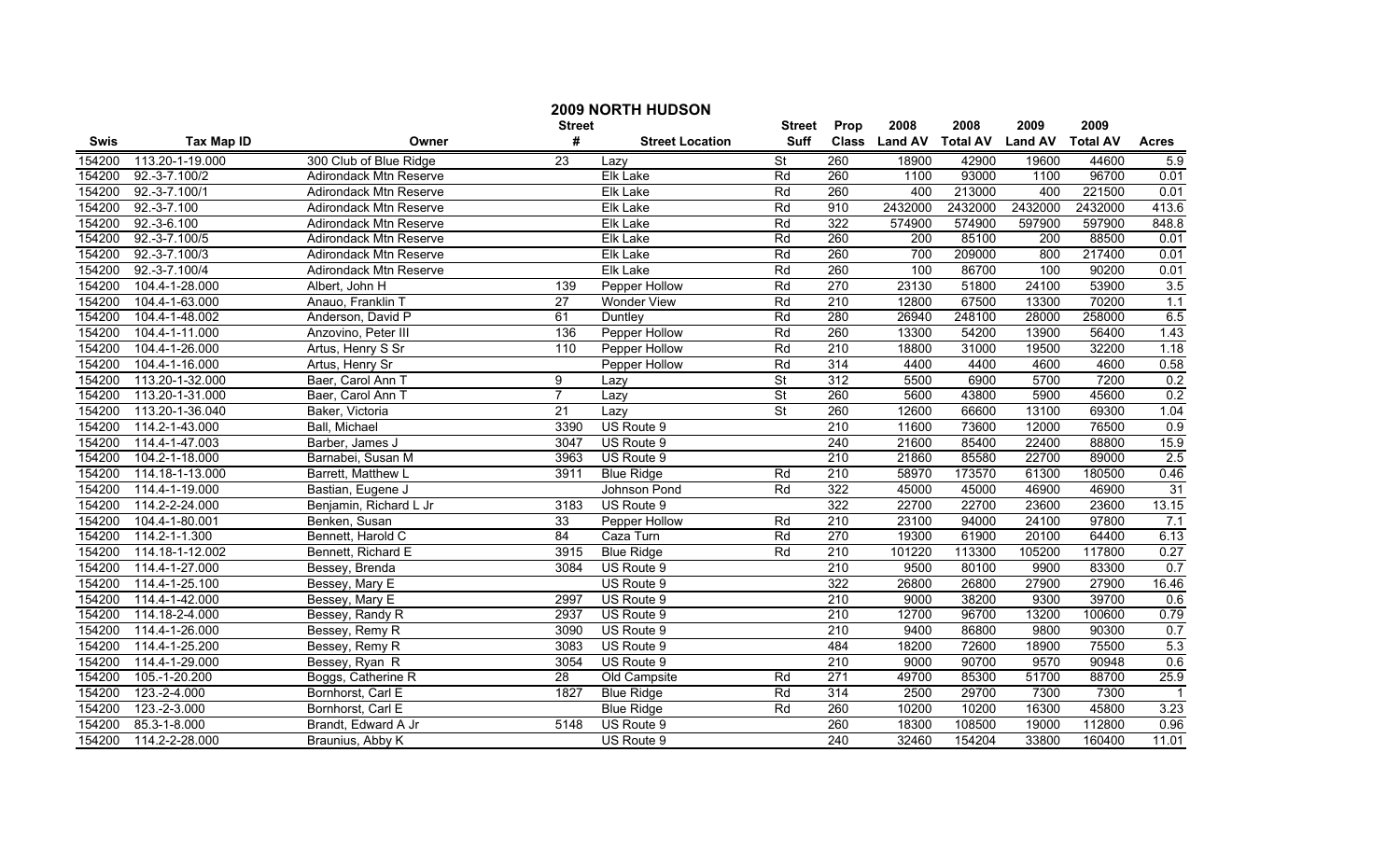|             |                   |                                           | <b>Street</b>   | 2009 NORTH HUDSON      | <b>Street</b> | Prop             | 2008           | 2008            | 2009           | 2009            |                 |
|-------------|-------------------|-------------------------------------------|-----------------|------------------------|---------------|------------------|----------------|-----------------|----------------|-----------------|-----------------|
| <b>Swis</b> | <b>Tax Map ID</b> | Owner                                     | #               | <b>Street Location</b> | <b>Suff</b>   | <b>Class</b>     | <b>Land AV</b> | <b>Total AV</b> | <b>Land AV</b> | <b>Total AV</b> | <b>Acres</b>    |
| 154200      | 104.4-1-89.200    | Bridge, Stephen                           |                 | US Route 9             |               | 260              | 23200          | 23200           | 26400          | 42900           | 26.5            |
| 154200      | 104.2-1-8.002     | Brown, Gary E                             | 4213            | US Route 9             |               | 260              | 85754          | 159910          | 89200          | 166300          | 125.9           |
| 154200      | 113.3-2-1.000     | Brown, Wendy                              | 2580            | <b>Blue Ridge</b>      | Rd            | $\overline{210}$ | 17100          | 76100           | 17700          | 79100           | 4.3             |
| 154200      | 104.4-1-51.200    | Burdick, Joyce G                          | 107             | Duntley                | Rd            | 270              | 19200          | 45500           | 19900          | 47300           | 6.89            |
| 154200      | 104.4-1-34.000    | Calcutti, Nora                            | $\overline{7}$  | Pepper Hollow          | Rd            | 260              | 21500          | 51800           | 22400          | 53900           | 1.5             |
| 154200      | 114.2-2-20.000    | Campbell, Richard R                       | 3193            | US Route 9             |               | 210              | 29640          | 122200          | 30800          | 127100          | 8.72            |
| 154200      | 114.4-1-46.000    | Card, Richard                             | 3043            | US Route 9             |               | 210              | 12800          | 63700           | 13300          | 66200           | 1.1             |
| 154200      | 114.2-1-19.000    | Carpaneto, Ronald R                       | 216             | <b>Ensign Pond</b>     | Rd            | 260              | 15700          | 65300           | 16300          | 67900           | 3.2             |
| 154200      | 125.12-1-8.200    | Cavaluzzi Trust                           | 614             | Johnson Pond           | Rd            | 280              | 115400         | 293000          | 120000         | 304700          | 17.32           |
| 154200      | 125.12-1-11.000   | Caza, Brenda J                            |                 | Johnson Pond           | Rd            | 314              | 800            | 800             | 800            | 800             | 0.1             |
| 154200      | 114.2-2-23.000    | Caza, Brenda J                            | 3184            | US Route 9             |               | $\overline{270}$ | 8200           | 8200            | 8500           | 49570           | 1.93            |
| 154200      | 114.2-2-31.400    | Caza, Bruce                               |                 | <b>Hyatt Heights</b>   | Way           | 323              | 3670           | 3670            | 3800           | 3800            | 1.91            |
| 154200      | 114.2-2-31.300    | Caza, Bruce                               | 52              | <b>Hyatt Heights</b>   | Way           | 314              | 15000          | 15000           | 15600          | 15600           | 7.2             |
| 154200      | 114.2-2-31.100    | Caza, Bruce                               | $\overline{25}$ | <b>Hyatt Heights</b>   | Way           | 314              | 13300          | 13300           | 13800          | 13800           | 5.93            |
| 154200      | 125.12-1-9.000    | Caza, Bruce E                             |                 | Johnson Pond           | Rd            | 314              | 2200           | 2200            | 2300           | 2300            | 0.3             |
| 154200      | 114.2-2-4.100     | Caza, Bruce E                             | 36              | Liberty                | Rd            | 720              | 35540          | 35540           | 37000          | 37000           | 17.77           |
| 154200      | 114.2-1-1.400     | Caza, John H Sr                           | 58              | Caza Turn              | Rd            | 210              | 20400          | 75300           | 21200          | 78300           | 1.36            |
| 154200      | 104.4-1-67.000    | Caza, Rebecca L                           | 69              | <b>Wonder View</b>     | Rd            | $\overline{210}$ | 13700          | 87950           | 14300          | 91500           | 1.8             |
| 154200      | 125.1-1-36.000    | <b>Cemetery Catholic &amp; Protestant</b> | 2638            | US Route 9             |               | 695              | 24400          | 24400           | 25400          | 25400           | 1.7             |
| 154200      | 114.2-1-16.000    | <b>Cemetery Protestant</b>                | 42              | <b>Ensign Pond</b>     | Rd            | 695              | 10900          | 10900           | 11300          | 11300           | 0.63            |
| 154200      | 125.1-1-37.000    | <b>Cemetery Protestant</b>                |                 | US Route 9             |               | 695              | 27100          | 27100           | 28200          | 28200           | 1.9             |
| 154200      | 104.4-1-33.000    | <b>Cemetery Protestant</b>                | 3872            | US Route 9             |               | 695              | 47100          | 47100           | 49000          | 49000           | 3.4             |
| 154200      | 114.4-1-12.110    | Chaplin, John H                           | 115             | Proctor Path           | Way           | 240              | 91400          | 243200          | 95000          | 252900          | 39.69           |
| 154200      | 104.4-1-30.200    | Christner, Joanne H                       | $\overline{73}$ | Pepper Hollow          | Rd            | 260              | 12700          | 36900           | 13200          | 38400           | $\overline{1}$  |
| 154200      | 104.4-1-30.100    | Christner, Joanne H                       |                 | Pepper Hollow          | Rd            | 311              | 17100          | 17100           | 17800          | 17800           | 4.3             |
| 154200      | 114.4-1-34.000    | Church Catholic                           | 3008            | US Route 9             |               | 620              | 16600          | 77900           | 17200          | 81000           | 1.9             |
| 154200      | 104.2-1-21.000    | Ciancetta Christine                       | 3949            | US Route 9             |               | 210              | 5340           | 60000           | 5600           | 62400           | 0.25            |
| 154200      | 104.4-2-12.000    | Clark, Christopher T                      | 3632            | US Route 9             |               | 240              | 37500          | 163700          | 39000          | 170200          | 15              |
| 154200      | 114.2-1-4.000     | Clark, Scott N                            |                 | Caza Turn              | Rd            | 314              | 700            | 700             | 700            | 700             | 0.34            |
| 154200      | 104.4-2-11.000    | Clark, Scott N                            |                 | US Route 9             |               | 322              | 28600          | 28600           | 29700          | 29700           | $\overline{18}$ |
| 154200      | 104.4-2-6.000     | Clark, Scott N                            | 3646            | US Route 9             |               | 312              | 10400          | 22900           | 10800          | 23800           | 3.34            |
| 154200      | 104.4-2-10.000    | Clark, Scott N                            |                 | US Route 9             |               | 314              | 5100           | 5100            | 5300           | 5300            | 2.9             |
| 154200      | 104.4-1-55.000    | Clark, Scott N                            |                 | US Route 9             |               | 910              | 28500          | 28500           | 29600          | 29600           | 52.1            |
| 154200      | 85.3-1-4.000      | Cleary, Deborah A                         | 30              | Underwood              | Rd            | 260              | 19870          | 232000          | 20700          | 241300          | 1.06            |
| 154200      | 113.3-5-2.000     | Cobb, Julann Schwarz                      | 2881            | <b>Blue Ridge</b>      | Rd            | $\overline{240}$ | 26200          | 53500           | 27200          | 55600           | 11.6            |
| 154200      | 104.4-1-87.000    | Colaneri, James V Jr                      | 3637            | US Route 9             |               | 260              | 48830          | 52570           | 50800          | 54700           | 23.87           |
| 154200      | 114.4-1-28.000    | Colburn, Bernard                          | 3076            | US Route 9             |               | $\overline{210}$ | 9000           | 76400           | 9400           | 79500           | 0.6             |
| 154200      | 85.3-1-22.000     | Coleman Victoria L                        | 5228            | US Route 9             |               | 280              | 19720          | 121700          | 20500          | 126600          | $\overline{1}$  |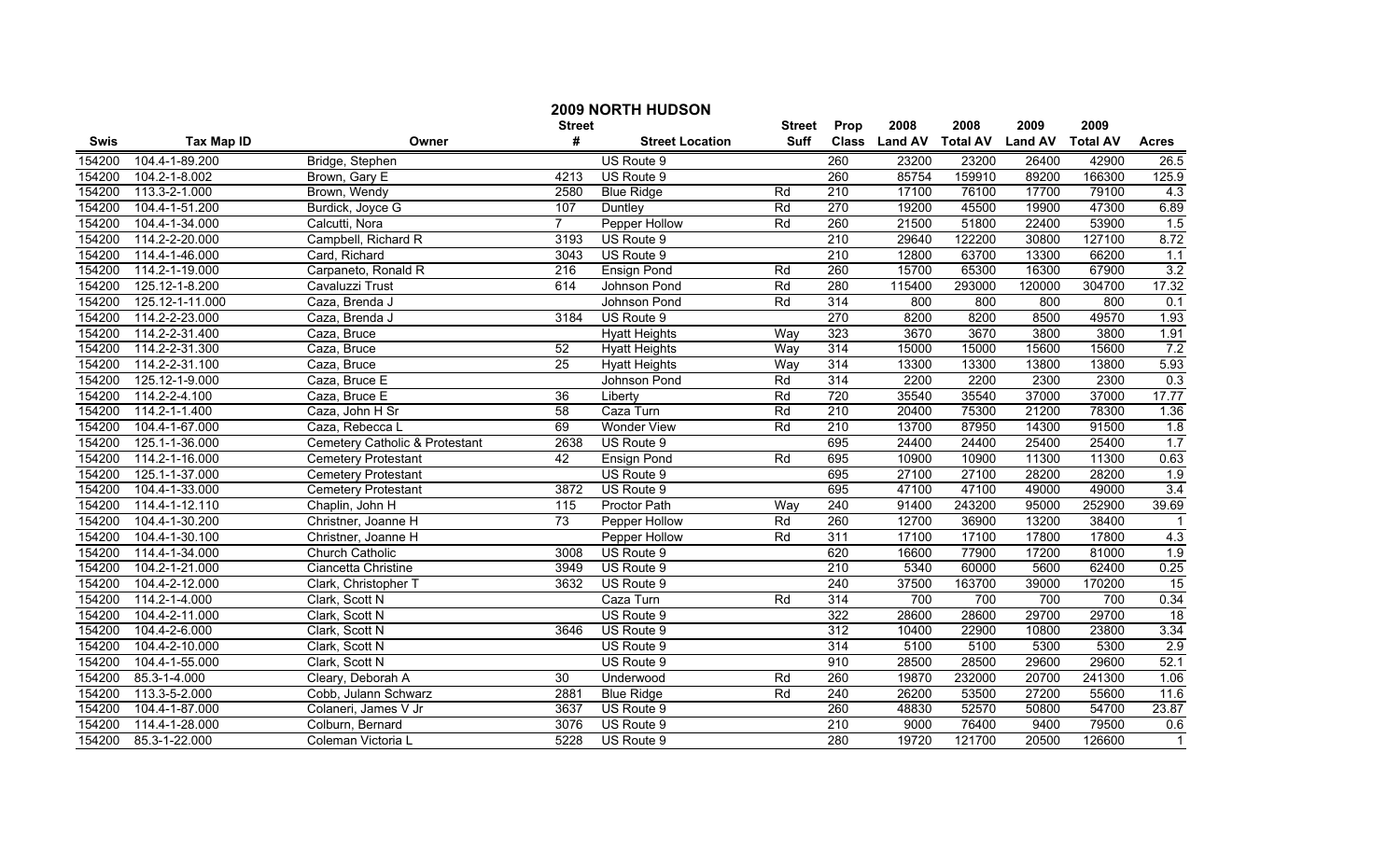|             |                   |                      | <b>Street</b>   | 2009 NORTH HUDSON      | <b>Street</b>            | Prop             | 2008           | 2008            | 2009           | 2009            |                |
|-------------|-------------------|----------------------|-----------------|------------------------|--------------------------|------------------|----------------|-----------------|----------------|-----------------|----------------|
| <b>Swis</b> | <b>Tax Map ID</b> | Owner                | #               | <b>Street Location</b> | <b>Suff</b>              | <b>Class</b>     | <b>Land AV</b> | <b>Total AV</b> | <b>Land AV</b> | <b>Total AV</b> | <b>Acres</b>   |
| 154200      | 85.3-1-3.000      | Collins, Jerome T Jr | $\overline{38}$ | Underwood              | Rd                       | 260              | 18180          | 136210          | 18900          | 141700          | 0.9            |
| 154200      | 114.18-1-3.000    | Comatas, George A    | 5               | Bessey                 | Rd                       | $\overline{210}$ | 13800          | 52700           | 14300          | 54800           | 1.36           |
| 154200      | 114.4-1-12.122    | Crimi, Salvatore M   |                 | Johnson Pond           | Rd                       | 695              | 3500           | 3500            | 3600           | 3600            | 2.85           |
| 154200      | 114.4-1-12.121    | Crimi, Salvatore M   | $\overline{77}$ | <b>Proctor Path</b>    | Way                      | 240              | 67630          | 165880          | 70300          | 172500          | 44.15          |
| 154200      | 114.18-1-1.000    | David, John B        | 3856            | <b>Blue Ridge</b>      | Rd                       | 260              | 79220          | 115164          | 82400          | 119800          | 0.25           |
| 154200      | 114.18-1-2.000    | DeBenedetti, Jason D | 3859            | <b>Blue Ridge</b>      | Rd                       | 260              | 7100           | 20800           | 7400           | 21600           | 0.28           |
| 154200      | 104.4-1-20.000    | Decker, Linda        | 86              | Pepper Hollow          | Rd                       | 260              | 24500          | 68300           | 25400          | 71000           | 10.4           |
| 154200      | 114.18-2-9.000    | Delafrange, Kenneth  | 4023            | <b>Blue Ridge</b>      | Rd                       | 210              | 9900           | 102100          | 10300          | 106200          | 0.88           |
| 154200      | 114.18-2-8.000    | Delafrange, Kenneth  |                 | <b>Blue Ridge</b>      | Rd                       | 314              | 11000          | 11000           | 11400          | 11400           | 0.9            |
| 154200      | 114.2-1-44.000    | DeMaria, Joseph A Jr | 3382            | US Route 9             |                          | 260              | 9100           | 75700           | 9400           | 78700           | 0.6            |
| 154200      | 114.2-1-46.000    | DeMaria, Joseph A Jr |                 | US Route 9             |                          | 312              | 7300           | 10500           | 7600           | 10900           | 1.1            |
| 154200      | 114.2-1-55.000    | DeMaria, Joseph A Jr |                 | US Route 9             |                          | 314              | 17700          | 17700           | 18400          | 18400           | 4.9            |
| 154200      | 114.2-1-56.200    | DeMaria, Joseph Jr   |                 | US Route 9             |                          | 322              | 6400           | 6400            | 6700           | 6700            | 10.1           |
| 154200      | 114.2-1-28.000    | DeMaria, Joseph Jr   |                 | US Route 9             |                          | 910              | 33100          | 33100           | 34400          | 34400           | 60.5           |
| 154200      | 114.2-1-13.114    | Demis, John C        | 3544            | US Route 9             |                          | 910              | 72200          | 72200           | 75100          | 75100           | 120            |
| 154200      | 114.2-1-14.112    | Demis, John C        |                 | US Route 9             |                          | 314              | 8500           | 8500            | 8800           | 8800            | 2.1            |
| 154200      | 114.2-1-11.000    | Demis, John C        |                 | US Route 9             |                          | 314              | 5400           | 5400            | 5600           | 5600            | 0.67           |
| 154200      | 114.2-1-12.000    | Demis, John C        | 3580            | US Route 9             |                          | 260              | 8600           | 34200           | 9000           | 35600           | 0.5            |
| 154200      | 104.4-1-45.300    | DeZalia, Angela      |                 | US Route 9             |                          | 314              | 14200          | 14200           | 14800          | 14800           | 2.1            |
| 154200      | 104.2-1-17.000    | DeZalia, Bernard A   |                 | US Route 9             |                          | 314              | 4600           | 4600            | 4800           | 4800            | 0.4            |
| 154200      | 114.2-2-29.000    | DeZalia, Brian       | 3396            | US Route 9             |                          | $\overline{210}$ | 22540          | 136200          | 23400          | 141600          | 3.15           |
| 154200      | 114.4-1-45.001    | DeZalia, Deborah M   | 3093            | US Route 9             |                          | $\overline{210}$ | 20400          | 79130           | 21200          | 82300           | 1.4            |
| 154200      | 104.4-1-45.400    | DeZalia, James D     |                 | US Route 9             |                          | 314              | 16700          | 16700           | 17400          | 17400           | 4.23           |
| 154200      | 125.-1-8.000      | DeZalia, James D     |                 | Johnson Pond           | Rd                       | 910              | 96400          | 96400           | 100300         | 100300          | 160            |
| 154200      | 125.12-1-10.000   | DeZalia, James D     |                 | Johnson Pond           | Rd                       | 314              | 2200           | 2200            | 2300           | 2300            | 0.3            |
| 154200      | 114.4-1-39.000    | DeZalia, Kelly M     | 2972            | US Route 9             |                          | 210              | 7900           | 86800           | 8200           | 90300           | 0.4            |
| 154200      | 114.4-1-36.000    | DeZalia, Laureen L   | $\overline{7}$  | Johnson Pond           | Rd                       | 210              | 10400          | 58500           | 10800          | 60800           | 0.8            |
| 154200      | 104.4-2-9.000     | DeZalia, Marc        |                 | US Route 9             |                          | 314              | 27180          | 27180           | 8730           | 8730            | 5.82           |
| 154200      | 104.4-2-8.000     | DeZalia, Marc        | 3664            | US Route 9             |                          | $\overline{210}$ | 27200          | 132300          | 28300          | 137600          | 6.8            |
| 154200      | 104.4-1-69.000    | DeZalia, Marc H      | 3678            | US Route 9             |                          | 270              | 14000          | 75000           | 14600          | 75500           | $\overline{2}$ |
| 154200      | 104.4-1-60.000    | Dillon, John J       | 48              | Duntley                | Rd                       | $\overline{210}$ | 13900          | 85200           | 14400          | 88600           | $\overline{2}$ |
| 154200      | 113.20-1-9.000    | Dobie, Allan W       | $\overline{6}$  | Lazy                   | $\overline{\mathsf{St}}$ | 210              | 13900          | 96200           | 14400          | 100000          | 2.5            |
| 154200      | 113.20-1-30.000   | Dobie, Allen         | $\overline{5}$  | Lazv                   | St                       | 260              | 11300          | 17000           | 11800          | 17700           | 0.82           |
| 154200      | $115.-1-1.100$    | Dobie, Robert D      | 369             | <b>Ensign Pond</b>     | Rd                       | 240              | 82900          | 134700          | 86200          | 140100          | 129.3          |
| 154200      | 114.18-3-4.000    | Dobie, Robert D      | 2940            | US Route 9             |                          | 485              | 4600           | 60400           | 4800           | 62800           | 0.12           |
| 154200      | 125.12-1-2.000    | Doherty, Charles     | 532             | Johnson Pond           | Rd                       | 260              | 24200          | 68200           | 25100          | 70900           | 0.5            |
| 154200      | 114.18-2-2.100    | Drake-Haynes, Anna   |                 | US Route 9             |                          | 322              | 32750          | 32750           | 34100          | 34100           | 12.8           |
| 154200      | 114.18-2-2.200    | Drake-Haynes, Anna   | 2969            | US Route 9             |                          | 210              | 14890          | 116298          | 15400          | 120900          | 2.5            |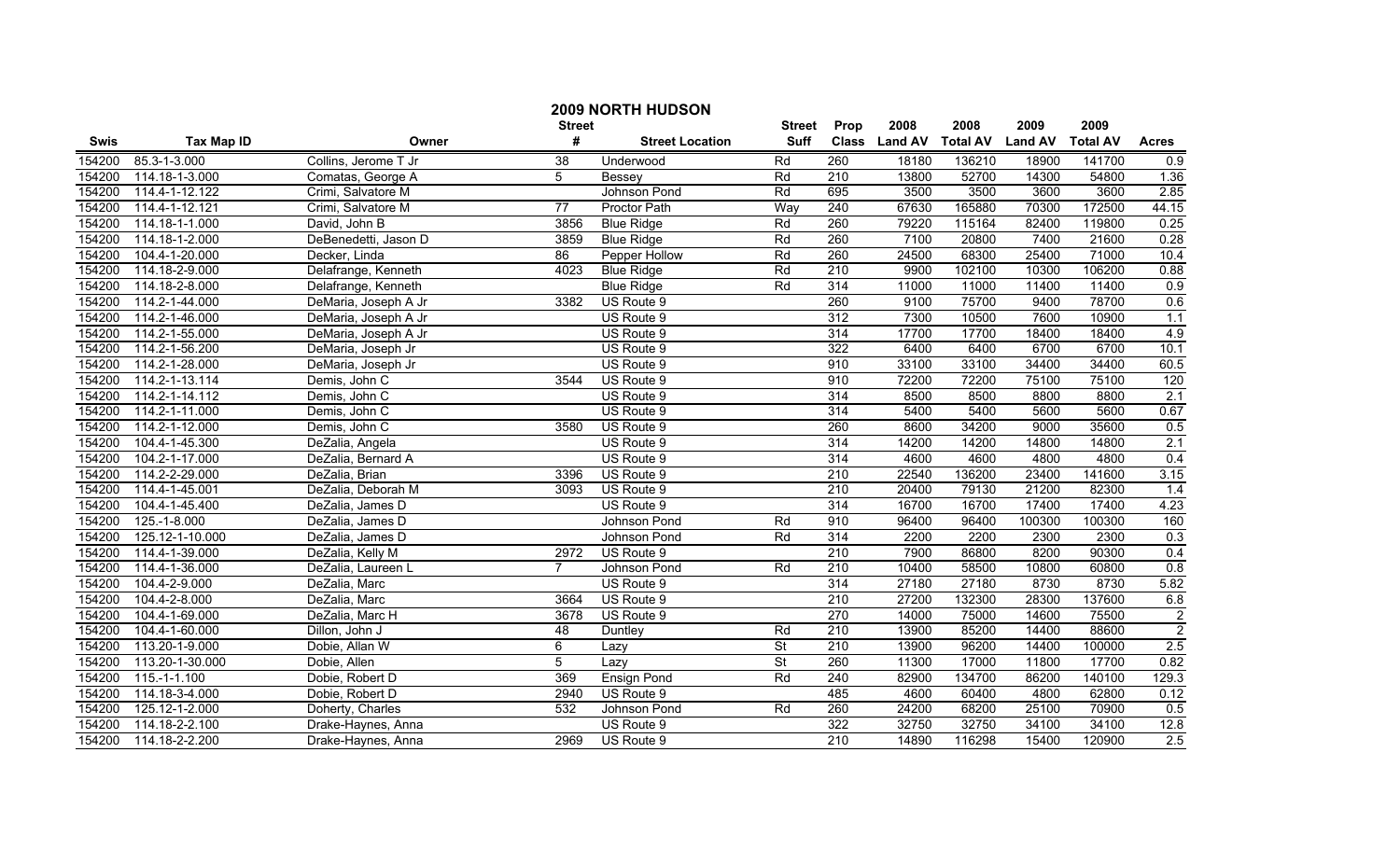|        |                   |                         | <b>Street</b> | <b>2009 NORTH HUDSON</b> | <b>Street</b>            | Prop             | 2008          | 2008            | 2009           | 2009            |                   |
|--------|-------------------|-------------------------|---------------|--------------------------|--------------------------|------------------|---------------|-----------------|----------------|-----------------|-------------------|
| Swis   | <b>Tax Map ID</b> | Owner                   | #             | Street Location          | <b>Suff</b>              |                  | Class Land AV | <b>Total AV</b> | <b>Land AV</b> | <b>Total AV</b> | <b>Acres</b>      |
| 154200 | 114.4-1-31.051    | Dresser, Donald         | 3105          | US Route 9               |                          | $\overline{210}$ | 19600         | 77200           | 20400          | 80300           | $\overline{2}$    |
| 154200 | 113.20-1-14.000   | Dudley, Ralph           | 3449          | <b>Blue Ridge</b>        | Rd                       | $\overline{210}$ | 9800          | 56400           | 10200          | 58700           | 0.74              |
| 154200 | 113.20-1-12.000   | Dudley, Ralph           |               | <b>Blue Ridge</b>        | Rd                       | 312              | 3700          | 8600            | 3800           | 8900            | 0.13              |
| 154200 | 113.20-1-13.000   | Dudley, Ralph           |               | <b>Blue Ridge</b>        | Rd                       | 314              | 4200          | 4200            | 4400           | 4400            | 0.28              |
| 154200 | 104.2-1-15.000    | Duntley, James S        | 3974          | US Route 9               |                          | 210              | 16200         | 66300           | 16900          | 69000           | 3                 |
| 154200 | 104.4-1-51.110    | Duntley, Kevin          |               | Duntley                  | Rd                       | 322              | 37200         | 37200           | 38700          | 38700           | 20.2              |
| 154200 | 104.4-1-49.000    | Duntley, Kevin          | 69            | Duntley                  | Rd                       | 210              | 16200         | 59500           | 16900          | 61900           | 3.8               |
| 154200 | 104.4-1-50.000    | Duntley, Kevin          |               | Duntley                  | Rd                       | 314              | 1300          | 1300            | 1400           | 1400            | $\overline{1}$    |
| 154200 | 114.2-1-5.000     | Duprez, Wayne C         | 10            | Caza Turn                | Rd                       | $\overline{210}$ | 22400         | 101600          | 23300          | 105700          | $\overline{3.07}$ |
| 154200 | 85.3-1-16.000     | Dwight, John K          | 11            | Nokomis                  | Rd                       | 280              | 15600         | 181200          | 16200          | 188400          | 0.71              |
| 154200 | 103.-1-1.200      | Elk Lake Land Inc       |               | <b>Elk Lake</b>          | Rd                       | 911              | 3117300       | 3117300         | 3242000        | 3242000         | 932               |
| 154200 | 103.-1-8.000      | Elk Lake Land Inc       |               | Elk Lake                 | Rd                       | 911              | 2404900       | 2404900         | 2501100        | 2501100         | 4394.87           |
| 154200 | 103.-1-7.000      | Elk Lake Land Inc       |               | <b>Elk Lake</b>          | Rd                       | 911              | 843300        | 843300          | 877000         | 877000          | 1068.77           |
| 154200 | $92.-3-8.000$     | Elk Lake Land Inc       |               | <b>Elk Lake</b>          | Rd                       | 911              | 737800        | 737800          | 767300         | 767300          | 1348.36           |
| 154200 | 113.-3-1.000      | Elk Lake Land Inc       |               | Elk Lake                 | Rd                       | 240              | 75300         | 145100          | 79000          | 205000          | 50.6              |
| 154200 | 93.-1-7.100       | Elk Lake Land Inc       |               | Elk Lake                 | Rd                       | 911              | 306600        | 306600          | 318900         | 318900          | 560.3             |
| 154200 | $93.-1-3.100$     | Elk Lake Land Inc       |               | Elk Lake                 | Rd                       | 911              | 86400         | 86400           | 89900          | 89900           | 157.8             |
| 154200 | $113.-1-1.000$    | Elk Lake Land Inc       |               | <b>Elk Lake</b>          | Rd                       | 911              | 609500        | 609500          | 633900         | 633900          | 1113.8            |
| 154200 | $112.-3-2.000$    | Elk Lake Land Inc       |               | <b>Blue Ridge</b>        | Rd                       | 911              | 462700        | 462700          | 481200         | 481200          | 845.5             |
| 154200 | $93.-1-7.200$     | Elk Lake Land Inc       |               | <b>Elk Lake</b>          | Rd                       | 911              | 1132900       | 1132900         | 1178200        | 1178200         | 443               |
| 154200 | $102.-2-3.000$    | Elk Lake Land Inc       |               | <b>Blue Ridge</b>        | Rd                       | 911              | 705100        | 705100          | 733300         | 733300          | 1288.59           |
| 154200 | 103.-1-9.000      | Elk Lake Lodge Inc      | 675           | Elk Lake                 | Rd                       | 418              | 726100        | 1299800         | 755200         | 1351800         | 10                |
| 154200 | 103.-1-11.000     | Ernst, John L           |               | <b>Elk Lake</b>          | Rd                       | $\overline{210}$ | 82800         | 1001400         | 86200          | 1041500         | 4.5               |
| 154200 | 113.-2-7.000      | Ernst, John L           |               | <b>Elk Lake</b>          | Rd                       | 314              | 7300          | 7300            | 7600           | 7600            | 1.1               |
| 154200 | 85.3-1-9.000      | Ervin, Charlotte Z      | 5108          | US Route 9               |                          | 260              | 20700         | 119000          | 21600          | 123800          | 1.6               |
| 154200 | 105.-1-50.000     | <b>Essex County</b>     | 489           | <b>Ensign Pond</b>       | Rd                       | 210              | 7300          | 34300           | 7600           | 35700           | 0.3               |
| 154200 | 125.1-1-30.100    | <b>Essex County</b>     |               | US Route 9               |                          | 330              | 126200        | 126200          | 131200         | 131200          | 132               |
| 154200 | 125.1-1-29.000    | <b>Essex County</b>     |               | US Route 9               |                          | $\overline{314}$ | 7000          | 7000            | 7300           | 7300            | 0.83              |
| 154200 | 104.4-1-64.000    | <b>Essex County</b>     | 37            | <b>Wonder View</b>       | Rd                       | 210              | 13200         | 84100           | 13800          | 87500           | 1.1               |
| 154200 | 125.12-1-8.340    | Falcone, Paul           | 575           | Johnson Pond             | Rd                       | 210              | 27620         | 83700           | 28700          | 87000           | 6.15              |
| 154200 | 104.4-1-90.001    | Ferrara, Paul           | 17            | Pepper Hollow            | Rd                       | 270              | 21600         | 33100           | 22400          | 34400           | 8.27              |
| 154200 | 113.20-1-10.000   | Fiore, Armand R         | 3438          | <b>Blue Ridge</b>        | Rd                       | 210              | 13600         | 89700           | 14200          | 93300           | 1.5               |
| 154200 | 113.20-1-33.000   | Fiore, Doris E          | 15            | Lazy                     | $\overline{\mathsf{St}}$ | 210              | 2200          | 80400           | 2300           | 83600           | 0.08              |
| 154200 | 113.20-1-34.000   | Fiore, Doris E          |               | <b>Blue Ridge</b>        | Rd                       | $\overline{314}$ | 3870          | 3870            | 4000           | 4000            | 0.4               |
| 154200 | 113.20-1-35.000   | Fiore, Doris E          | 19            | Lazy                     | St                       | 311              | 7600          | 30300           | 3640           | 3640            | 0.36              |
| 154200 | 114.4-1-48.000    | <b>First Trust Corp</b> | 3055          | US Route 9               |                          | 483              | 17200         | 106300          | 17900          | 110600          | 1.85              |
| 154200 | 114.18-1-16.000   | Flagg, David M          |               | <b>Blue Ridge</b>        | Rd                       | 314              | 27400         | 27400           | 28500          | 28500           | 0.2               |
| 154200 | 113.4-2-15.000    | Flagg, Kenneth          |               | <b>Blue Ridge</b>        | Rd                       | 322              | 10200         | 10200           | 10600          | 10600           | 11.5              |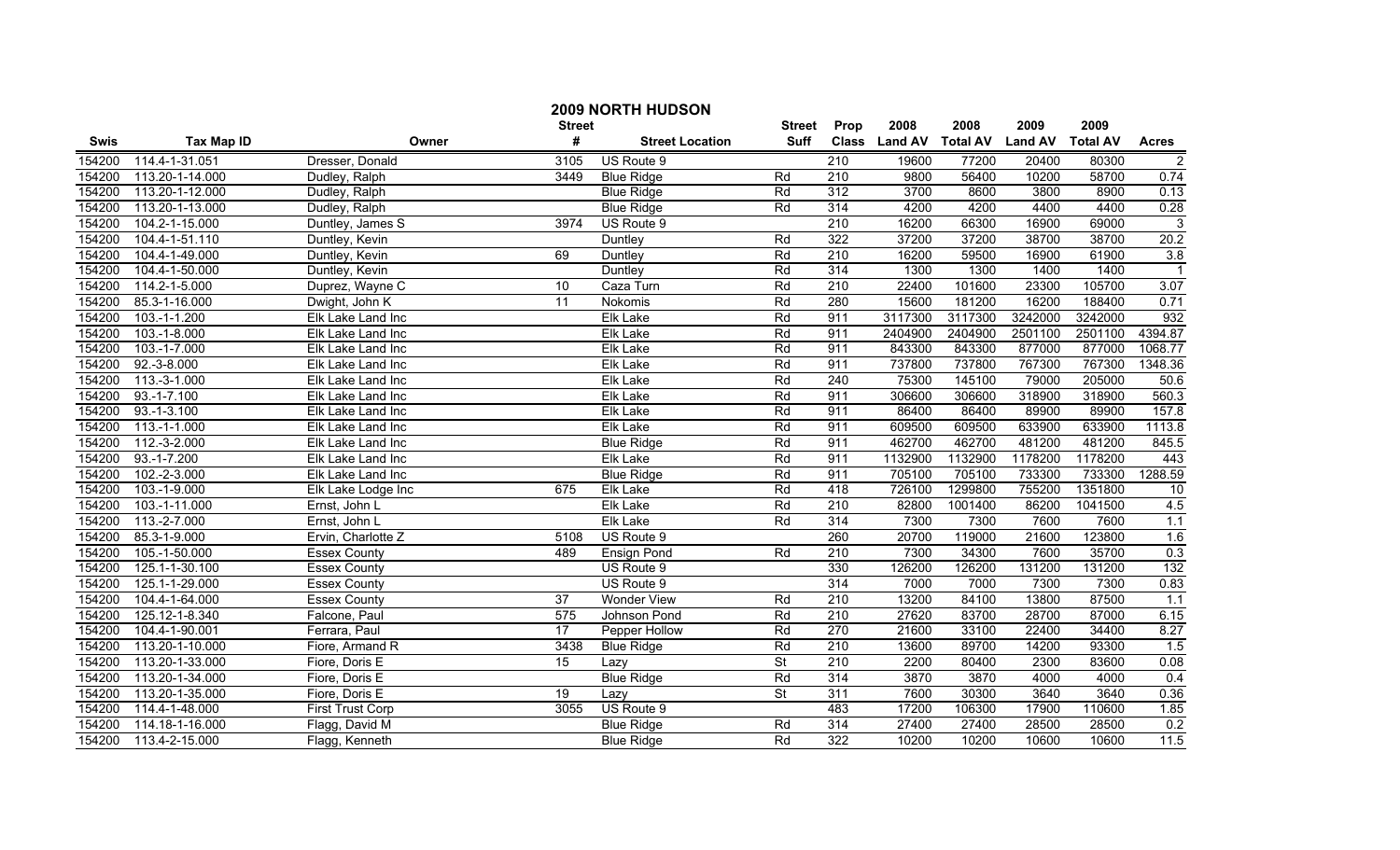|             | <b>2009 NORTH HUDSON</b> |                      |                 |                        |               |                  |                |                 |                |                 |                |  |
|-------------|--------------------------|----------------------|-----------------|------------------------|---------------|------------------|----------------|-----------------|----------------|-----------------|----------------|--|
|             |                          |                      | <b>Street</b>   |                        | <b>Street</b> | Prop             | 2008           | 2008            | 2009           | 2009            |                |  |
| <b>Swis</b> | <b>Tax Map ID</b>        | Owner                | #               | <b>Street Location</b> | <b>Suff</b>   | <b>Class</b>     | <b>Land AV</b> | <b>Total AV</b> | <b>Land AV</b> | <b>Total AV</b> | <b>Acres</b>   |  |
| 154200      | 113.20-1-16.000          | Forbes, Thomas A     | 3483            | <b>Blue Ridge</b>      | Rd            | 582              | 82100          | 181500          | 85400          | 188800          | 23.2           |  |
| 154200      | 114.18-1-9.000           | Fortune, Cecelia M   | 3927            | <b>Blue Ridge</b>      | Rd            | 260              | 9700           | 67300           | 10100          | 70000           | 0.7            |  |
| 154200      | 113.3-3-3.000            | Foster, Charles M Jr | 2739            | <b>Blue Ridge</b>      | Rd            | 260              | 12900          | 27000           | 13400          | 28100           | 1.07           |  |
| 154200      | 113.3-3-1.000            | Foster, Charles M Jr | 2753            | <b>Blue Ridge</b>      | Rd            | 260              | 26000          | 65400           | 27000          | 68000           | 16             |  |
| 154200      | 104.4-1-62.000           | Foster, Kenneth S    | 9               | <b>Wonder View</b>     | Rd            | 270              | 20080          | 41500           | 20900          | 43200           | 1.2            |  |
| 154200      | 104.4-1-61.000           | Fougner, John        |                 | <b>Wonder View</b>     | Rd            | 311              | 11820          | 11820           | 12300          | 12300           | 1.5            |  |
| 154200      | 114.2-1-9.000            | Fougner, Thomas A    | 3541            | US Route 9             |               | 210              | 15700          | 97600           | 16300          | 101500          | 3.2            |  |
| 154200      | 114.2-1-58.001           | Fougner, Thomas A    |                 | US Route 9             |               | 311              | 10100          | 10100           | 10500          | 10500           | 3.2            |  |
| 154200      | 104.2-1-19.000           | Fraioli, Faye R      |                 | US Route 9             |               | 311              | 9100           | 9100            | 9500           | 9500            | 2.6            |  |
| 154200      | 104.2-1-22.000           | Fraioli, Faye R      | 3949            | US Route 9             |               | 260              | 17400          | 73800           | 18100          | 76800           | 4.3            |  |
| 154200      | 113.20-1-28.000          | Freeman, Jason F     |                 | <b>Blue Ridge</b>      | Rd            | 314              | 600            | 600             | 600            | 600             | 0.9            |  |
| 154200      | 113.20-1-23.000          | Freeman, Jason F     |                 | <b>Blue Ridge</b>      | Rd            | $\overline{314}$ | 1100           | 1100            | 1100           | 1100            | 1.5            |  |
| 154200      | 113.20-1-25.000          | Freeman, Jason F     |                 | <b>Blue Ridge</b>      | Rd            | 322              | 25100          | 25100           | 26100          | 26100           | 39.9           |  |
| 154200      | 112.4-2-12.000           | French, Frederick R  | 2359            | <b>Blue Ridge</b>      | Rd            | 260              | 13000          | 52800           | 13500          | 54900           | 1.1            |  |
| 154200      | 112.4-2-13.000           | French, Frederick R  |                 | <b>Blue Ridge</b>      | Rd            | 314              | 7000           | 7000            | 7300           | 7300            | $\overline{1}$ |  |
| 154200      | 125.12-1-3.000           | French, Milton E     | 536             | Johnson Pond           | Rd            | 260              | 65200          | 91600           | 67800          | 95300           | 0.7            |  |
| 154200      | 104.4-1-12.000           | Fries, Michael P     | 120             | Pepper Hollow          | Rd            | 260              | 20400          | 62500           | 21200          | 65000           | 2.4            |  |
| 154200      | 104.4-2-13.000           | Garcia, Thomas F     | 3618            | US Route 9             |               | 210              | 15900          | 91300           | 16600          | 95000           | 3.28           |  |
| 154200      | 114.4-1-44.002           | Gearwar, Christian G | 3017            | US Route 9             |               | 210              | 21500          | 58500           | 22300          | 60800           | 5.4            |  |
| 154200      | 114.18-1-14.000          | Geene, Jeffrey       | 3885            | <b>Blue Ridge</b>      | Rd            | 260              | 14700          | 37100           | 15300          | 38600           | 2.27           |  |
| 154200      | 105.-1-46.000            | Gendron, Donald J    |                 | Ensign Pond            | Rd            | 311              | 11600          | 11600           | 12100          | 12100           | $\mathbf{1}$   |  |
| 154200      | 114.2-2-32.200           | Gentile, Victor G    |                 | <b>Hyatt Heights</b>   | Way           | 314              | 15300          | 15300           | 15900          | 15900           | 7.37           |  |
| 154200      | 114.2-2-31.200           | Gentile, Victor G    |                 | <b>Hyatt Heights</b>   | Way           | 314              | 17000          | 17000           | 17700          | 17700           | 8.8            |  |
| 154200      | 114.2-2-32.100           | Gentile, Victor G    | $\overline{71}$ | <b>Hyatt Heights</b>   | Way           | 240              | 22000          | 22000           | 22900          | 22900           | 12.72          |  |
| 154200      | 123.-2-8.000             | Gereau, John E       | 1932            | <b>Blue Ridge</b>      | Rd            | 260              | 11600          | 34300           | 12100          | 35700           | 4.3            |  |
| 154200      | 114.4-1-41.000           | Gero, Marshall       | 2991            | US Route 9             |               | $\overline{210}$ | 11400          | 79100           | 11900          | 82300           | 0.9            |  |
| 154200      | 105.-1-20.100            | Gershon, Nina        | 190             | Duntley                | Rd            | 240              | 106000         | 178000          | 110200         | 185100          | 172.2          |  |
| 154200      | 105.-1-15.000            | Gershon, Nina        |                 | Duntley                | Rd            | $\overline{314}$ | 4000           | 4000            | 4200           | 4200            | 0.24           |  |
| 154200      | 105.-1-21.000            | Gershon, Nina        |                 | Duntley                | Rd            | 314              | 11800          | 11800           | 12300          | 12300           | 4.8            |  |
| 154200      | 105.-1-14.000            | Gershon, Nina        |                 | Duntley                | Rd            | 314              | 4400           | 4400            | 4600           | 4600            | 0.3            |  |
| 154200      | 113.3-2-11.000           | Gilman, Robert L     | 2689            | <b>Blue Ridge</b>      | Rd            | 260              | 26900          | 60400           | 28000          | 62800           | 12.12          |  |
| 154200      | 114.18-3-3.000           | Gokey John           | 2936            | US Route 9             |               | 210              | 5340           | 31120           | 5600           | 32400           | 0.3            |  |
| 154200      | 125.1-1-28.000           | Gokey, John E        | 2828            | US Route 9             |               | 210              | 13400          | 98500           | 13900          | 102400          | 1.39           |  |
| 154200      | 114.18-3-2.120           | Gokey, John E        |                 | US Route 9             |               | 311              | 10300          | 10300           | 10700          | 10700           | 9.32           |  |
| 154200      | 114.18-3-2.110           | Gokey, John E        | 2918            | US Route 9             |               | 484              | 30100          | 263500          | 31300          | 274000          | 10.1           |  |
| 154200      | 125.12-1-8.100           | Grace, Kathleen      | 514             | Johnson Pond           | Rd            | $\overline{210}$ | 171200         | 326400          | 178100         | 339500          | 3.34           |  |
| 154200      | 85.3-1-15.000            | Graff, Mary C        | $\overline{17}$ | Nokomis                | Rd            | 260              | 13840          | 276046          | 14400          | 287100          | 0.58           |  |
| 154200      | 85.3-1-19.000            | Grant. Mrs Malcolm   | 5216            | US Route 9             |               | 260              | 10220          | 80820           | 10700          | 84100           | 0.3            |  |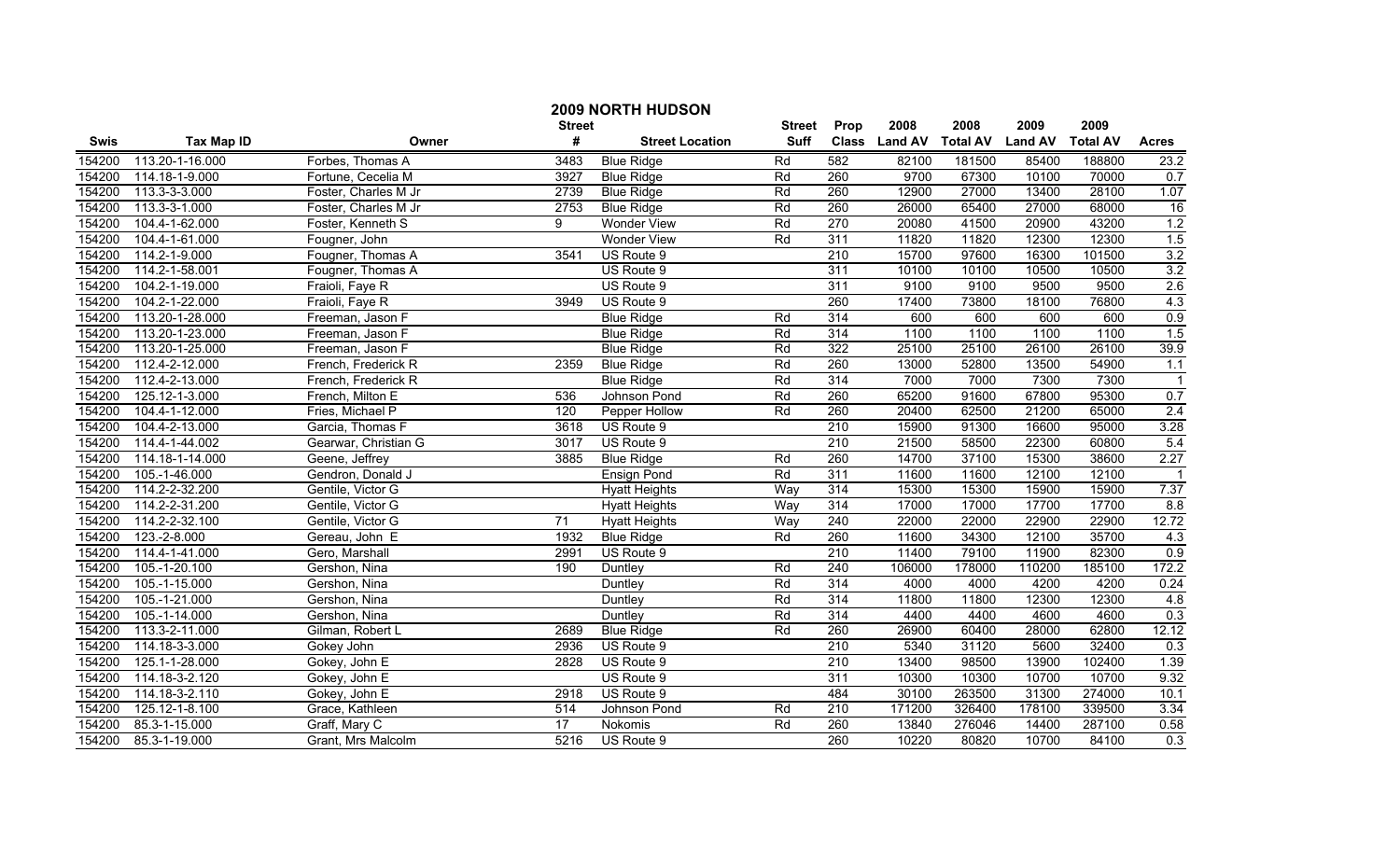|             |                   |                             | <b>Street</b> | 2009 NORTH HUDSON      | <b>Street</b> | Prop             | 2008           | 2008            | 2009           | 2009            |                         |
|-------------|-------------------|-----------------------------|---------------|------------------------|---------------|------------------|----------------|-----------------|----------------|-----------------|-------------------------|
| <b>Swis</b> | <b>Tax Map ID</b> | Owner                       | #             | <b>Street Location</b> | <b>Suff</b>   | <b>Class</b>     | <b>Land AV</b> | <b>Total AV</b> | <b>Land AV</b> | <b>Total AV</b> | <b>Acres</b>            |
| 154200      | 85.3-1-18.000     | Grant, Pearl EW Davidson    | 5216          | US Route 9             |               | 260              | 7900           | 106100          | 8200           | 110300          | 0.4                     |
| 154200      | 114.2-1-8.000     | Gregoire, Anna              | 3535          | US Route 9             |               | $\overline{210}$ | 12800          | 70000           | 13300          | 72800           | 2.1                     |
| 154200      | 104.4-1-68.000    | Gregson, Jane               | 3712          | US Route 9             |               | 312              | 17400          | 18900           | 18100          | 19700           | 9.3                     |
| 154200      | 105.-1-12.000     | Gunsel, Thomas A            |               | Duntley                | Rd            | 314              | 5300           | 5300            | 5500           | 5500            | 0.6                     |
| 154200      | 105.-1-13.000     | Gunsel, Thomas A            |               | Duntley                | Rd            | 314              | 4600           | 4600            | 4800           | 4800            | 0.4                     |
| 154200      | 104.2-1-12.000    | <b>Guttenberg Richard N</b> | 54            | Greenough              | Rd            | 240              | 98300          | 353700          | 102200         | 367800          | 102.5                   |
| 154200      | 104.2-1-14.000    | Guttenberg, Nancy           | 49            | Greenough              | Rd            | 210              | 20100          | 130600          | 20900          | 135800          | $\overline{2.2}$        |
| 154200      | 113.4-2-4.000     | Guyatte, James B            |               | <b>Blue Ridge</b>      | Rd            | 260              | 9100           | 44800           | 9500           | 46600           | 0.6                     |
| 154200      | 114.2-1-10.000    | Hamilton, Robert            | 3589          | US Route 9             |               | $\overline{210}$ | 13600          | 81900           | 14200          | 85200           | 1.8                     |
| 154200      | 112.4-2-24.000    | Hammond, Thomas C           |               | <b>Blue Ridge</b>      | Rd            | 322              | 15800          | 15800           | 16400          | 16400           | 20.25                   |
| 154200      | 112.4-2-15.000    | Hammond, Thomas C           | 2268          | <b>Blue Ridge</b>      | Rd            | 240              | 27900          | 82900           | 29000          | 86200           | 17.64                   |
| 154200      | 112.4-2-8.000     | Hammond, Tom                |               | <b>Blue Ridge</b>      | Rd            | 314              | 4700           | 4700            | 4900           | 4900            | 0.17                    |
| 154200      | 114.2-2-22.000    | Harkris Realty Corp         |               | US Route 9             |               | 322              | 22000          | 22000           | 22900          | 22900           | 12.85                   |
| 154200      | 114.2-2-21.000    | Harkris Realty Corp         | 3200          | US Route 9             |               | 411              | 20200          | 160500          | 21000          | 166900          | 2.45                    |
| 154200      | 112.4-2-6.000     | Hartofililis, Harriet       | 2169          | <b>Blue Ridge</b>      | Rd            | 240              | 46400          | 169700          | 48300          | 176500          | 32.09                   |
| 154200      | 114.2-1-2.000     | Hay, William I              |               | US Route 9             |               | 314              | 9800           | 9800            | 10200          | 10200           | 0.67                    |
| 154200      | 85.3-1-17.000     | <b>Hayden Family Trust</b>  | 9             | Nokomis                | Rd            | 260              | 15500          | 275300          | 16100          | 286300          | 0.7                     |
| 154200      | 114.2-1-49.000    | Heitzman, Paul J            | 3374          | US Route 9             |               | 210              | 8300           | 21200           | 8600           | 22000           | 0.5                     |
| 154200      | 125.1-1-38.000    | Herman, Vincent F Jr        | 2653          | US Route 9             |               | 210              | 23600          | 135000          | 24500          | 140400          | 10                      |
| 154200      | 114.2-1-51.000    | Herrick, Roscoe S           | 3363          | US Route 9             |               | 210              | 10500          | 93600           | 10900          | 97300           | 0.8                     |
| 154200      | 125.1-1-34.000    | Hilinski, Robert            | 2504          | US Route 9             |               | 280              | 12740          | 114300          | 13300          | 118900          | $\overline{1}$          |
| 154200      | 113.3-2-8.000     | Hill, Mary Ann              |               | <b>Blue Ridge</b>      | Rd            | 322              | 54500          | 54500           | 56700          | 56700           | 38.5                    |
| 154200      | 114.18-1-10.000   | Holligan, Frederick J       | 3921          | <b>Blue Ridge</b>      | Rd            | $\overline{210}$ | 31500          | 87400           | 32800          | 90900           | 0.7                     |
| 154200      | 85.3-1-21.000     | Hopple, Ed                  | 5228          | US Route 9             |               | 280              | 19720          | 335000          | 20500          | 348400          | 1.1                     |
| 154200      | 115.-1-1.200      | Houck, Linda                | 331           | Ensign Pond            | Rd            | 270              | 18800          | 27300           | 19600          | 28400           | 5.9                     |
| 154200      | 113.3-2-5.000     | Howard, Steve               | 2623          | <b>Blue Ridge</b>      | Rd            | 260              | 12700          | 57100           | 13200          | 59400           |                         |
| 154200      | 113.3-2-6.000     | Howard, Steve               |               | <b>Blue Ridge</b>      | Rd            | 311              | 4700           | 4700            | 4900           | 4900            | 0.45                    |
| 154200      | 104.4-1-31.100    | lannaccone, James           | 44            | Pepper Hollow          | Rd            | $\overline{210}$ | 22200          | 101900          | 23100          | 106000          | 8.3                     |
| 154200      | 105.-1-44.000     | James, Matthew R            | 495           | <b>Ensign Pond</b>     | Rd            | 322              | 63400          | 63400           | 65900          | 65900           | 94.04                   |
| 154200      | 112.4-2-14.000    | Jepson, Donald Jr           | 2318          | <b>Blue Ridge</b>      | Rd            | 240              | 58400          | 95100           | 60700          | 98900           | 41.56                   |
| 154200      | 114.2-1-3.000     | Johnson, Helen              | 28            | Caza Turn              | Rd            | 210              | 15000          | 28900           | 15600          | 30100           | 2.85                    |
| 154200      | 85.3-1-23.000     | Johnson, William L          | 82            | Nokomis                | Rd            | 210              | 19700          | 119100          | 20500          | 123900          | $\overline{\mathbf{1}}$ |
| 154200      | 104.4-2-4.000     | Johnston, Violet M          | 3647          | US Route 9             |               | 260              | 8400           | 13800           | 8800           | 14400           | 0.5                     |
| 154200      | 104.4-1-8.300     | Johnston, Violet M          |               | Pepper Hollow          | Rd            | 322              | 7300           | 7300            | 7600           | 7600            | 11.6                    |
| 154200      | 112.4-2-2.000     | Jolly, Penny H              |               | <b>Blue Ridge</b>      | Rd            | 322              | 21900          | 21900           | 22800          | 22800           | 12.6                    |
| 154200      | 112.4-2-18.000    | Jolly, Penny H              |               | <b>Blue Ridge</b>      | Rd            | 322              | 192800         | 192800          | 200500         | 200500          | 16.56                   |
| 154200      | 112.4-2-19.000    | Jolly, Penny H              |               | <b>Blue Ridge</b>      | Rd            | $\overline{240}$ | 202070         | 311070          | 210100         | 323500          | 39.81                   |
| 154200      | 112.4-2-3.000     | Jolly, Penny H              | 2074          | <b>Blue Ridge</b>      | Rd            | 322              | 37900          | 37900           | 39400          | 39400           | 25.2                    |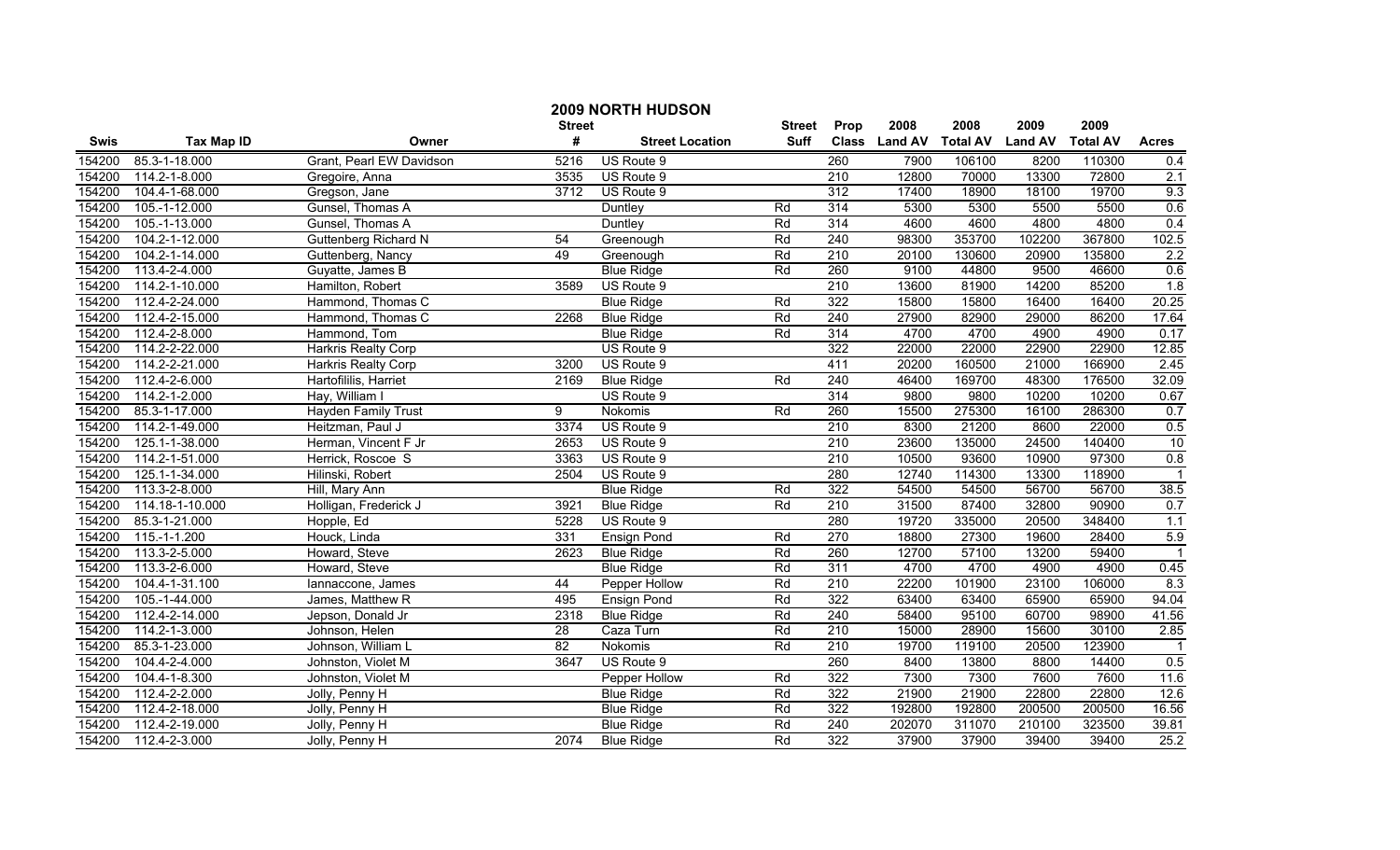|             |                   |                          | <b>Street</b> | <b>2009 NORTH HUDSON</b> | <b>Street</b> | Prop             | 2008          | 2008            | 2009           | 2009            |                |
|-------------|-------------------|--------------------------|---------------|--------------------------|---------------|------------------|---------------|-----------------|----------------|-----------------|----------------|
| <b>Swis</b> | <b>Tax Map ID</b> | Owner                    | #             | <b>Street Location</b>   | <b>Suff</b>   |                  | Class Land AV | <b>Total AV</b> | <b>Land AV</b> | <b>Total AV</b> | <b>Acres</b>   |
| 154200      | 112.4-2-1.000     | Jolly, Penny H           |               | <b>Blue Ridge</b>        | Rd            | 314              | 5500          | 5500            | 5700           | 5700            | 0.7            |
| 154200      | 112.4-2-5.000     | Jolly, Penny H           |               | <b>Blue Ridge</b>        | Rd            | 910              | 45000         | 45000           | 46800          | 46800           | 70.26          |
| 154200      | 112.4-2-7.000     | Jordan, James D          | 2185          | <b>Blue Ridge</b>        | Rd            | 240              | 47100         | 181700          | 49000          | 189000          | 31.6           |
| 154200      | 104.2-1-4.200     | Jorgensen, Todd R        |               | US Route 9               |               | 910              | 72980         | 72980           | 102100         | 102100          | 119.95         |
| 154200      | 125.12-1-8.330    | Kadric, Mumin            | 549           | Johnson Pond             | Rd            | 210              | 19700         | 66600           | 20500          | 69300           | 6.15           |
| 154200      | 113.20-1-8.110    | Kanaly, William J Jr     |               | <b>Blue Ridge</b>        | Rd            | 311              | 5700          | 5700            | 5900           | 5900            | 0.76           |
| 154200      | 113.20-1-7.000    | Kanaly, William J Jr     | 3421          | <b>Blue Ridge</b>        | Rd            | 210              | 5700          | 72400           | 5900           | 75300           | 0.2            |
| 154200      | 123.-2-2.000      | Karpinske, Peter         | 1811          | <b>Blue Ridge</b>        | Rd            | 240              | 42600         | 71000           | 44300          | 73800           | 55.8           |
| 154200      | 125.12-1-8.500    | Kasun, Daniel M          | 542           | Johnson Pond             | Rd            | 260              | 93490         | 147730          | 98100          | 158700          | 1.48           |
| 154200      | 114.18-2-3.000    | Keenan, Brian            | 2941          | US Route 9               |               | $\overline{210}$ | 16700         | 132400          | 17400          | 137700          | 1.3            |
| 154200      | 104.4-1-82.100    | Kenakwar Corp            | 20            | Alsatia                  | Dr            | $\overline{271}$ |               |                 | 104660         | 167660          | 73.3           |
| 154200      | 104.4-1-7.000     | Kern, Julia              | 177           | Pepper Hollow            | Rd            | 260              | 21500         | 58100           | 22300          | 60400           | 3.3            |
| 154200      | 114.2-2-30.000    | King John C Sr           |               | US Route 9               |               | 311              | 11730         | 11730           | 12200          | 12200           | 4.55           |
| 154200      | 104.2-1-5.300     | King, John C Sr          |               | US Route 9               |               | 311              | 4700          | 4700            | 4900           | 4900            | 0.42           |
| 154200      | 104.2-1-6.000     | King, John C Sr          |               | US Route 9               |               | 314              | 4200          | 4200            | 4400           | 4400            | 0.19           |
| 154200      | 104.2-1-11.100    | King, John C Sr          | 124           | Greenough                | Rd            | 280              | 68900         | 168900          | 71700          | 175700          | 94.73          |
| 154200      | 114.2-2-12.000    | King, Michael W          | 3260          | US Route 9               |               | 312              | 9100          | 14400           | 9500           | 15000           | 2.49           |
| 154200      | 104.2-1-3.100     | Koller, Larry            |               | Pepper Hollow            | Rd            | 910              | 51000         | 51000           | 53000          | 53000           | 93.2           |
| 154200      | 104.2-1-2.100     | Koller, Larry            |               | Pepper Hollow            | Rd            | 720              | 32700         | 32700           | 34000          | 34000           | 11.5           |
| 154200      | 104.4-1-42.000    | Koller, Larry W          | 8             | Marsden                  | Rd            | 210              | 21800         | 108700          | 22600          | 113000          | 3.8            |
| 154200      | 104.4-1-3.000     | Kolodzey, Charles Jr     |               | Pepper Hollow            | Rd            | 260              | 7600          | 41000           | 7900           | 42600           | $\overline{1}$ |
| 154200      | 104.4-1-4.003     | Kosto, Michael J         |               | US Route 9               |               | 910              | 67470         | 67470           | 70200          | 70200           | 86.66          |
| 154200      | 104.4-1-29.000    | Kralik Jozef             |               | Pepper Hollow            | Rd            | 322              | 24100         | 24100           | 25100          | 25100           | 10             |
| 154200      | 104.4-1-79.000    | Kralik Jozef             | 3795          | US Route 9               |               | 270              | 75700         | 121800          | 78800          | 126700          | 44.7           |
| 154200      | 113.4-2-9.000     | Kristiansen, Jane E      |               | <b>Blue Ridge</b>        | Rd            | 322              | 35900         | 35900           | 37300          | 37300           | 48.3           |
| 154200      | 113.4-2-7.000     | Kristiansen, Jane E      | 3314          | <b>Blue Ridge</b>        | Rd            | 240              | 69400         | 140100          | 72200          | 145700          | 45.9           |
| 154200      | 113.4-2-8.000     | Kristiansen, Kristjana E |               | <b>Blue Ridge</b>        | Rd            | 314              | 4500          | 4500            | 4700           | 4700            | 3.6            |
| 154200      | 114.4-1-38.000    | Kugler, Virginia M       |               | Johnson Pond             | Rd            | 322              | 31200         | 31200           | 32400          | 32400           | 20.6           |
| 154200      | 114.18-3-2.200    | Kugler, Virginia M       |               | US Route 9               |               | 314              | 500           | 500             | 500            | 500             | 0.18           |
| 154200      | 114.18-3-1.000    | Kugler, Virginia M       |               | US Route 9               |               | 314              | 7900          | 7900            | 8200           | 8200            | 1.12           |
| 154200      | 114.4-1-37.000    | Kugler, Virginia M       | 20            | Johnson Pond             | Rd            | 210              | 7900          | 77500           | 8200           | 80600           | 0.4            |
| 154200      | 105.-1-49.000     | Kurywka, Michael         | 475           | Ensign Pond              | Rd            | 270              | 10400         | 24500           | 10800          | 25500           | 0.78           |
| 154200      | 104.2-1-3.200     | LaFlower, Paul           |               | US Route 9               |               | 910              | 48500         | 48500           | 50400          | 50400           | 88.6           |
| 154200      | 104.2-1-2.200     | LaFlower, Paul           |               | US Route 9               |               | 910              | 74800         | 74800           | 77800          | 77800           | 136.8          |
| 154200      | 104.4-1-8.130     | LaFlower, Paul           |               | Pepper Hollow            | Rd            | 322              | 43300         | 43300           | 45000          | 45000           | 29             |
| 154200      | 104.4-1-82.500    | LaMontain, Michael       |               | Kenakwar                 | Ln            | $\overline{271}$ |               |                 | 2750           | 2750            | 0.28           |
| 154200      | 104.4-1-82.300    | LaMontain, Michael       |               | Kenakwar                 | Ln            | 271              |               |                 | 16830          | 42310           | 4.15           |
| 154200      | 104.4-1-82.400    | LaMontain, Michael       |               | Kenakwar                 | Ln            | $\overline{271}$ |               |                 | 5470           | 5470            | 0.65           |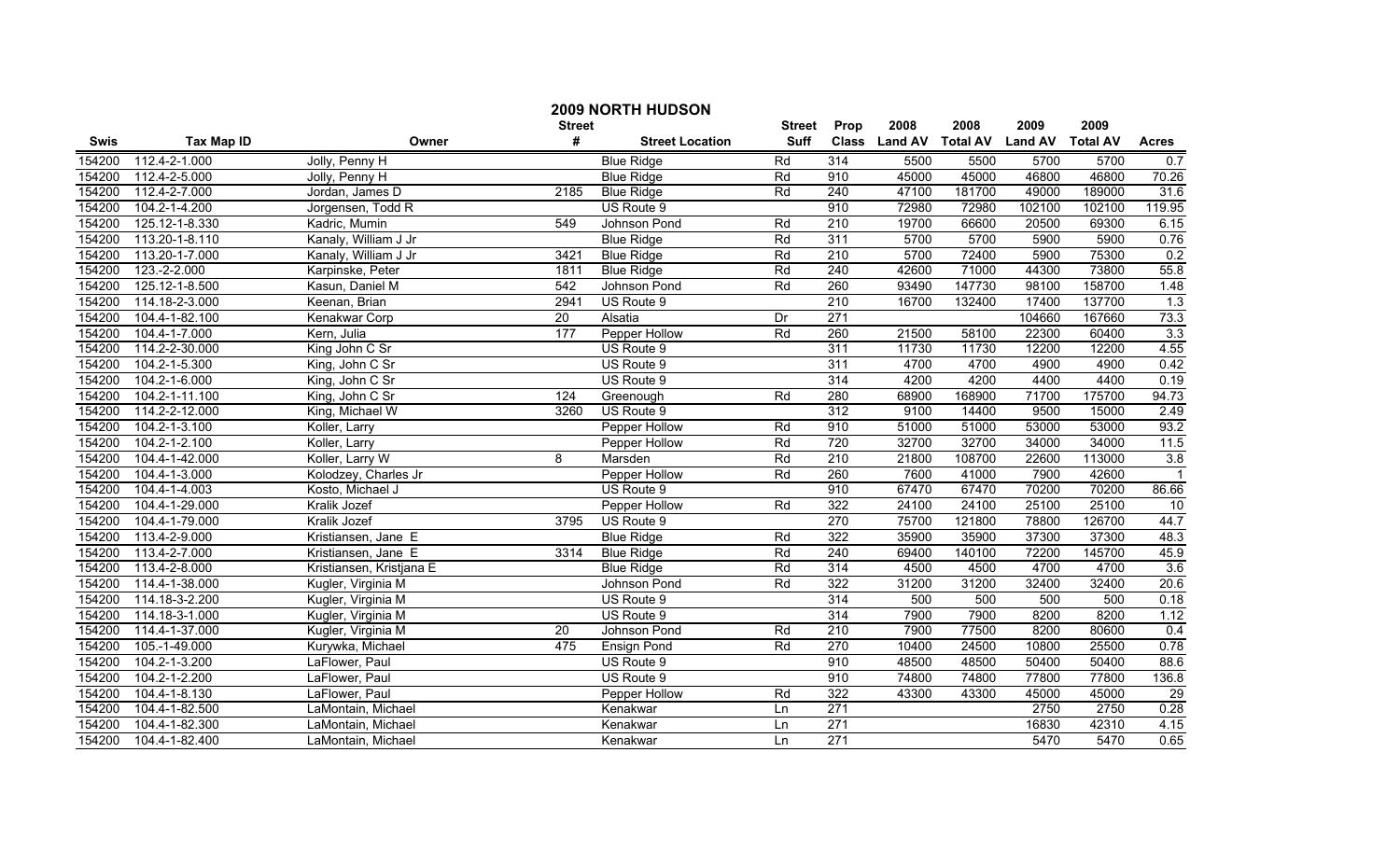|             |                   |                          | <b>Street</b> | <b>2009 NORTH HUDSON</b> | <b>Street</b> | Prop             | 2008          | 2008            | 2009           | 2009            |                         |
|-------------|-------------------|--------------------------|---------------|--------------------------|---------------|------------------|---------------|-----------------|----------------|-----------------|-------------------------|
| <b>Swis</b> | <b>Tax Map ID</b> | Owner                    | #             | <b>Street Location</b>   | <b>Suff</b>   |                  | Class Land AV | <b>Total AV</b> | <b>Land AV</b> | <b>Total AV</b> | <b>Acres</b>            |
| 154200      | 104.4-1-76.000    | Lang, Karen S            | 3764          | US Route 9               |               | $\overline{271}$ | 13400         | 33800           | 14000          | 35200           | 1.3                     |
| 154200      | 113.3-3-5.000     | Langworthy, Donald A Jr  | 2767          | <b>Blue Ridge</b>        | Rd            | $\overline{210}$ | 13800         | 87300           | 14400          | 90800           | 1.99                    |
| 154200      | 113.3-2-3.000     | Larsen, Larry            | 2604          | <b>Blue Ridge</b>        | Rd            | 260              | 7300          | 12900           | 7600           | 13400           | 0.25                    |
| 154200      | 113.3-2-2.000     | Larsen, Larry            | 2600          | <b>Blue Ridge</b>        | Rd            | 260              | 5600          | 12600           | 5800           | 13100           | 0.25                    |
| 154200      | 114.18-2-6.000    | Lenhard, Michael K       |               | US Route 9               |               | 311              | 8200          | 8200            | 8500           | 8500            | 0.52                    |
| 154200      | 114.18-2-7.110    | Lenhard, Regina M        | 4035          | <b>Blue Ridge</b>        | Rd            | 582              | 316000        | 1166300         | 328700         | 1213000         | 20.42                   |
| 154200      | 114.2-1-1.200     | Levy, Mark W             | 85            | Caza Turn                | Rd            | 240              | 32800         | 173500          | 34100          | 180400          | 17                      |
| 154200      | 114.2-2-8.000     | Liberty, James B         | 13            | Liberty                  | Rd            | 210              | 14800         | 92000           | 15400          | 95700           | 1.9                     |
| 154200      | 114.2-2-7.000     | Liberty, James B         |               | Liberty                  | Rd            | 311              | 8200          | 8200            | 8500           | 8500            | 1.84                    |
| 154200      | 125.1-1-26.000    | Liberty, James B         | 2867          | US Route 9               |               | $\overline{210}$ | 7600          | 68800           | 8000           | 71600           | 0.36                    |
| 154200      | 113.20-1-4.000    | Little Dutchman Club Inc | 3399          | <b>Blue Ridge</b>        | Rd            | 314              | 2600          | 2600            | 2700           | 2700            | 0.16                    |
| 154200      | 113.20-1-5.000    | Little Dutchman Club Inc | 3411          | <b>Blue Ridge</b>        | Rd            | 260              | 6400          | 30500           | 6600           | 31700           | 0.23                    |
| 154200      | 113.20-1-8.300    | Little Dutchman Club Inc |               | <b>Blue Ridge</b>        | Rd            | 314              | 4600          | 4600            | 4800           | 4800            | 0.39                    |
| 154200      | 114.2-2-2.000     | Loding, Thomas J Sr      | 3355          | US Route 9               |               | $\overline{210}$ | 26600         | 51700           | 27700          | 53800           | 8.01                    |
| 154200      | 113.20-1-8.120    | Lohn, Henry J            | 3423          | <b>Blue Ridge</b>        | Rd            | $\overline{210}$ | 7500          | 7500            | 7600           | 84100           | 1.14                    |
| 154200      | 105.-1-53.200     | Lowe, Arthur A Jr        | 445           | <b>Ensign Pond</b>       | Rd            | 240              | 38400         | 66800           | 40000          | 69500           | 35                      |
| 154200      | 105.-1-52.000     | Lozito, Ronald           | 459           | <b>Ensign Pond</b>       | Rd            | 240              | 72100         | 107100          | 75000          | 111400          | 120.64                  |
| 154200      | 114.4-1-24.000    | Luedtke, Barbara A       | 3066          | US Route 9               |               | 240              | 43600         | 62500           | 45300          | 65000           | 25.2                    |
| 154200      | 104.4-1-27.000    | Manchester Hunt Club Inc | 123           | Pepper Hollow            | Rd            | 260              | 18500         | 52800           | 19200          | 54900           | 1.1                     |
| 154200      | 112.4-2-9.100     | Mara Joint Trust         | 2327          | <b>Blue Ridge</b>        | Rd            | 312              | 15900         | 27400           | 16500          | 28500           | 8.06                    |
| 154200      | 112.4-2-9.300     | Mara Joint Trust         |               | <b>Blue Ridge</b>        | Rd            | 322              | 61000         | 61000           | 63400          | 63400           | 46.9                    |
| 154200      | 112.4-2-9.200     | Mara Joint Trust         |               | <b>Blue Ridge</b>        | Rd            | 322              | 50400         | 50400           | 52400          | 52400           | 37.89                   |
| 154200      | 105.-1-19.000     | Marion, Lee F            | 174           | Duntley                  | Rd            | $\overline{210}$ | 7800          | 37000           | 8100           | 38500           | 0.47                    |
| 154200      | 114.2-1-1.100     | Markham, John E          | 3523          | US Route 9               |               | 240              | 111800        | 208300          | 116200         | 216600          | 172.22                  |
| 154200      | 105.-1-22.000     | Marsden, Michael         |               | <b>Ensign Pond</b>       | Rd            | 910              | 54800         | 54800           | 57000          | 57000           | 200                     |
| 154200      | 104.4-1-32.200    | Marsden, Michael A       |               | US Route 9               |               | $\overline{314}$ | 3300          | 3300            | 3400           | 3400            | 2.42                    |
| 154200      | 104.4-1-32.120    | Marsden, Michael A       |               | US Route 9               |               | 322              | 26500         | 26500           | 27600          | 27600           | 16.2                    |
| 154200      | 104.4-1-46.000    | Marsden, Michael A       |               | US Route 9               |               | $\overline{312}$ | 7100          | 9900            | 7400           | 10300           | $\overline{\mathbf{1}}$ |
| 154200      | 104.2-1-20.000    | Marsden, Michael A       | 3943          | US Route 9               |               | 260              | 13400         | 71400           | 14000          | 74300           | 1.4                     |
| 154200      | 104.4-1-59.200    | Marsden, Michael A       |               | Duntley                  | Rd            | 311              | 8300          | 8300            | 8600           | 8600            | $\overline{2}$          |
| 154200      | 104.2-1-16.000    | Marsden, Michael A       | 3948          | US Route 9               |               | 210              | 12600         | 49600           | 13100          | 51600           | 2.25                    |
| 154200      | 104.4-1-36.100    | Marsden, Michael A       | 3857          | US Route 9               |               | 210              | 21600         | 68800           | 22500          | 71600           | 3.6                     |
| 154200      | 115.-1-2.000      | Masterson Michael J      | 334           | <b>Ensign Pond</b>       | Rd            | 210              | 16300         | 84900           | 17000          | 88300           | $\overline{4}$          |
| 154200      | 104.4-2-2.000     | Maynard, Thomas C III    | 3623          | US Route 9               |               | 210              | 17500         | 91100           | 18200          | 94700           | 4.84                    |
| 154200      | 114.2-1-47.000    | McCarthy, Maryjo         |               | US Route 9               |               | 314              | 8300          | 8300            | 8600           | 8600            | $\overline{2}$          |
| 154200      | 114.2-1-48.000    | McCarthy, Maryjo         | 3364          | US Route 9               |               | $\overline{210}$ | 11600         | 73600           | 12000          | 76500           | 0.9                     |
| 154200      | 85.3-1-2.000      | McCoy Neal S             | 43            | Underwood                | Rd            | $\overline{210}$ | 19720         | 252130          | 20500          | 262200          | 1.1                     |
| 154200      | 123.-2-7.000      | McDonald, Edward J       | 1878          | <b>Blue Ridge</b>        | Rd            | 240              | 62800         | 217500          | 65300          | 226200          | 99                      |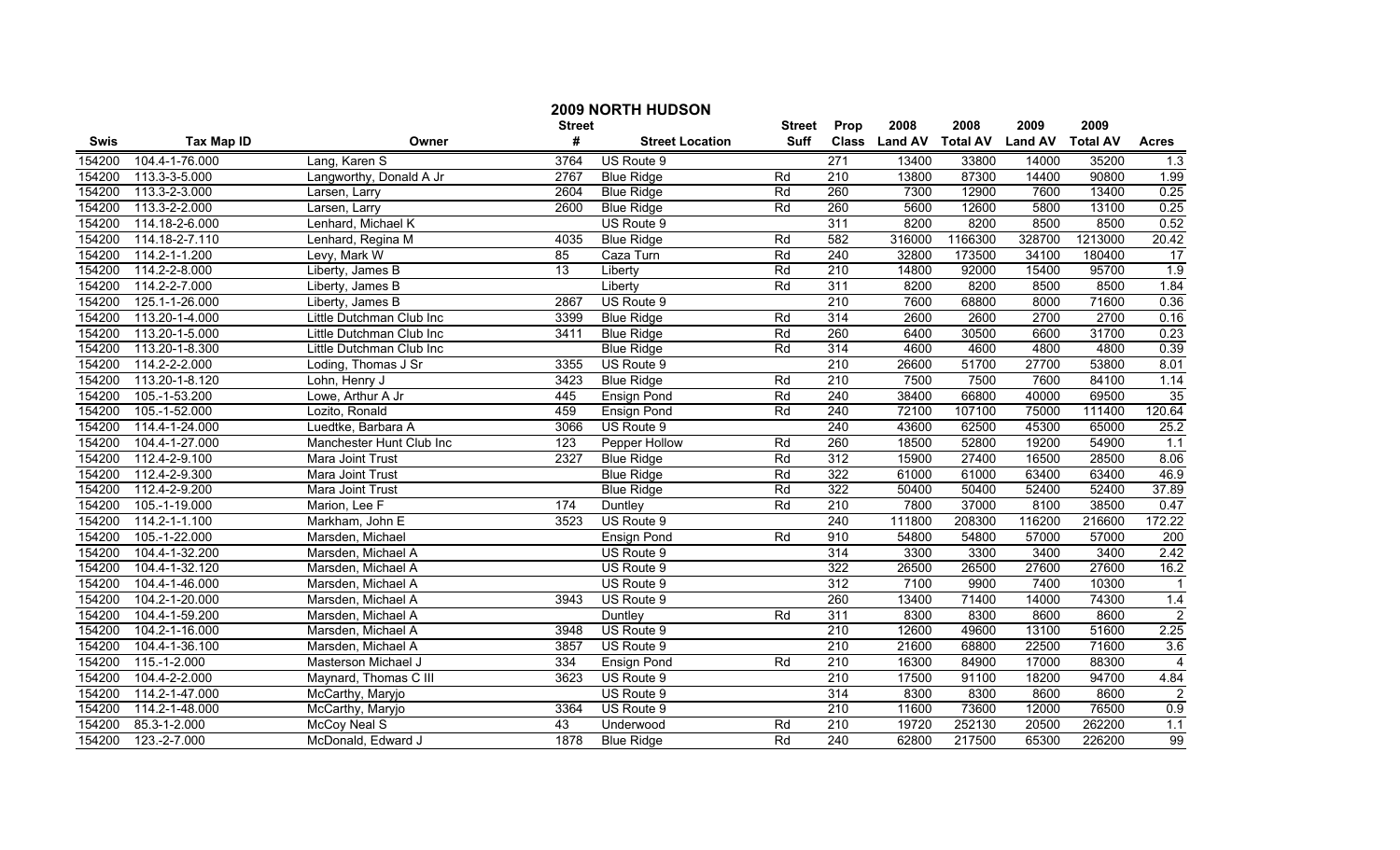|        |                   |                                 | <b>Street</b>   | 2009 NORTH HUDSON      | <b>Street</b> | Prop             | 2008           | 2008            | 2009           | 2009            |                |
|--------|-------------------|---------------------------------|-----------------|------------------------|---------------|------------------|----------------|-----------------|----------------|-----------------|----------------|
| Swis   | <b>Tax Map ID</b> | Owner                           | #               | <b>Street Location</b> | <b>Suff</b>   | <b>Class</b>     | <b>Land AV</b> | <b>Total AV</b> | <b>Land AV</b> | <b>Total AV</b> | <b>Acres</b>   |
| 154200 | 113.3-3-2.000     | McDonald, Thomas                | 2733            | <b>Blue Ridge</b>      | Rd            | $\overline{210}$ | 9100           | 37800           | 8600           | 92600           | 0.47           |
| 154200 | 104.4-1-25.000    | McDonough, Dorothy              |                 | Pepper Hollow          | Rd            | 311              | 23000          | 23000           | 23900          | 23900           | 4.6            |
| 154200 | 104.4-1-38.100    | McKee, James T                  |                 | Duntley                | Rd            | 314              | 16100          | 16100           | 16700          | 16700           | 3.6            |
| 154200 | 104.4-1-37.000    | McKee, James T                  | 3800            | US Route 9             |               | 210              | 21500          | 90600           | 22300          | 94200           | 3.5            |
| 154200 | 104.4-1-6.000     | McKee, Jean A                   |                 | US Route 9             |               | 910              | 54660          | 54660           | 56800          | 56800           | 63.48          |
| 154200 | 104.4-1-81.002    | McKee, Jean A                   | 3763            | US Route 9             |               | 240              | 48600          | 113600          | 50500          | 118100          | 66.6           |
| 154200 | 114.18-2-7.300    | McKenzie, Daniel G              | 4015            | <b>Blue Ridge</b>      | Rd            | 330              | 17300          | 17300           | 18000          | 18000           | $\overline{2}$ |
| 154200 | 104.4-1-44.002    | McNaughton, James M             | 6               | Marsden                | Rd            | 210              | 24600          | 88500           | 25500          | 92000           | 4.18           |
| 154200 | 104.4-1-43.000    | McNaughton, James M             |                 | US Route 9             |               | 314              | 12600          | 12600           | 13100          | 13100           | $1.1$          |
| 154200 | 104.4-1-39.100    | Meehan, Thomas J                | 3836            | US Route 9             |               | 314              | 13360          | 13360           | $\mathbf 0$    | 0               | 6.3            |
| 154200 | 104.4-1-5.000     | Meinrenken, John F              | 3765            | US Route 9             |               | 260              | 18300          | 35400           | 19000          | 36800           |                |
| 154200 | 114.2-1-13.214    | Merlino, Philip J               | 3563            | US Route 9             |               | $\overline{240}$ | 19500          | 19500           | 25360          | 95560           | 10.9           |
| 154200 | 114.2-2-13.000    | Meyer, Joseph A                 |                 | US Route 9             |               | 314              | 18600          | 18600           | 19300          | 19300           | 5.91           |
| 154200 | 114.2-2-27.000    | Meyer, Joseph A                 |                 | US Route 9             |               | 910              | 62700          | 62700           | 65200          | 65200           | 104.52         |
| 154200 | 104.4-1-75.000    | Miller, Wade A                  | 34              | <b>Wonder View</b>     | Rd            | 210              | 13400          | 117200          | 13900          | 121900          | 1.4            |
| 154200 | 104.4-1-41.000    | Milligan, Donald                | 3858            | US Route 9             |               | 210              | 9600           | 99700           | 10000          | 103700          | 0.7            |
| 154200 | 104.4-1-35.000    | Millman, Robert L               | 13              | Pepper Hollow          | Rd            | 260              | 22260          | 52600           | 15900          | 76200           | $\overline{3}$ |
| 154200 | 104.4-2-14.000    | Minch, Ronald                   | 3616            | US Route 9             |               | 260              | 20900          | 35800           | 21700          | 37200           | 6.38           |
| 154200 | 104.4-1-45.100    | Moffat, David M Jr              |                 | US Route 9             |               | 312              | 14700          | 18700           | 15200          | 19400           | 2.37           |
| 154200 | 125.1-1-22.000    | Moore Family Real Estate LLC    | 4010            | <b>Blue Ridge</b>      | Rd            | 421              | 156700         | 514000          | 163000         | 534600          | 49.6           |
| 154200 | 114.18-1-6.000    | Moore, Claire B                 |                 | <b>Blue Ridge</b>      | Rd            | 314              | 7100           | 7100            | 7400           | 7400            | 1.05           |
| 154200 | 114.18-1-15.000   | Moore, Claire B                 | 3883            | <b>Blue Ridge</b>      | Rd            | $\overline{210}$ | 7900           | 95300           | 8200           | 99100           | 0.4            |
| 154200 | 85.3-1-20.000     | Moore, James E Jr               | 5216            | US Route 9             |               | 280              | 22400          | 123400          | 23300          | 128300          | 1.1            |
| 154200 | 104.4-1-22.000    | Moore, Louise                   | $\overline{77}$ | Pepper Hollow          | Rd            | 260              | 8900           | 38900           | 9300           | 40500           | 0.6            |
| 154200 | 104.4-2-7.000     | Moore, Ronald J                 | 3658            | US Route 9             |               | $\overline{210}$ | 12600          | 104600          | 13100          | 108800          |                |
| 154200 | 85.3-1-10.000     | Moose House Mgmnt LLC           | 30              | Nokomis                | Rd            | 280              | 10440          | 130300          | 10800          | 125100          | 0.38           |
| 154200 | 105.-1-53.100     | Moreo, Thomas                   |                 | Ensign Pond            | Rd            | 322              | 33900          | 33900           | 35300          | 35300           | 50             |
| 154200 | 114.2-1-36.000    | Morgan, Donald                  | 3403            | US Route 9             |               | 210              | 20300          | 72200           | 21100          | 75100           | 2.35           |
| 154200 | 104.4-1-38.200    | Morissey, Patrick               | 45              | Duntley                | Rd            | 210              | 21700          | 73700           | 22500          | 76600           | 3.5            |
| 154200 | 125.12-1-8.350    | Morris, John A                  |                 | Johnson Pond           | Rd            | 314              | 13800          | 13800           | 14400          | 14400           | 6.14           |
| 154200 | 113.3-4-1.000     | Morris, Wallace                 | 2809            | <b>Blue Ridge</b>      | Rd            | $\overline{210}$ | 13900          | 51200           | 14600          | 57200           | 1.98           |
| 154200 | 114.2-1-6.000     | Moses, Catherine L              | 6               | <b>Ensign Pond</b>     | Rd            | 210              | 13300          | 60100           | 13800          | 62500           | 1.2            |
| 154200 | 114.4-1-40.000    | Moses, Kevin T                  | 2985            | US Route 9             |               | 210              | 23900          | 79700           | 24900          | 82900           | $\overline{4}$ |
| 154200 | 104.2-1-4.110     | <b>Mountain Forest Products</b> |                 | US Route 9             |               | 910              |                |                 | 53200          | 53200           | 97.37          |
| 154200 | 104.2-1-5.110     | Mountain Forest Products        |                 | US Route 9             |               | 910              |                |                 | 22800          | 22800           | 29.63          |
| 154200 | 104.2-1-11.220    | Mower, Edwin L                  |                 | Greenough              | Rd            | 314              | 15000          | 15000           | 15600          | 15600           | 2.94           |
| 154200 | 104.2-1-11.320    | Mower, Edwin L                  | 100             | Greenough              | Rd            | 210              | 15400          | 66000           | 16000          | 68600           | 3.2            |
| 154200 | 85.3-1-12.000     | Moylan, Dudley J                |                 | US Route 9             |               | 314              | 1100           | 1100            | 1140           | 14400           | 0.1            |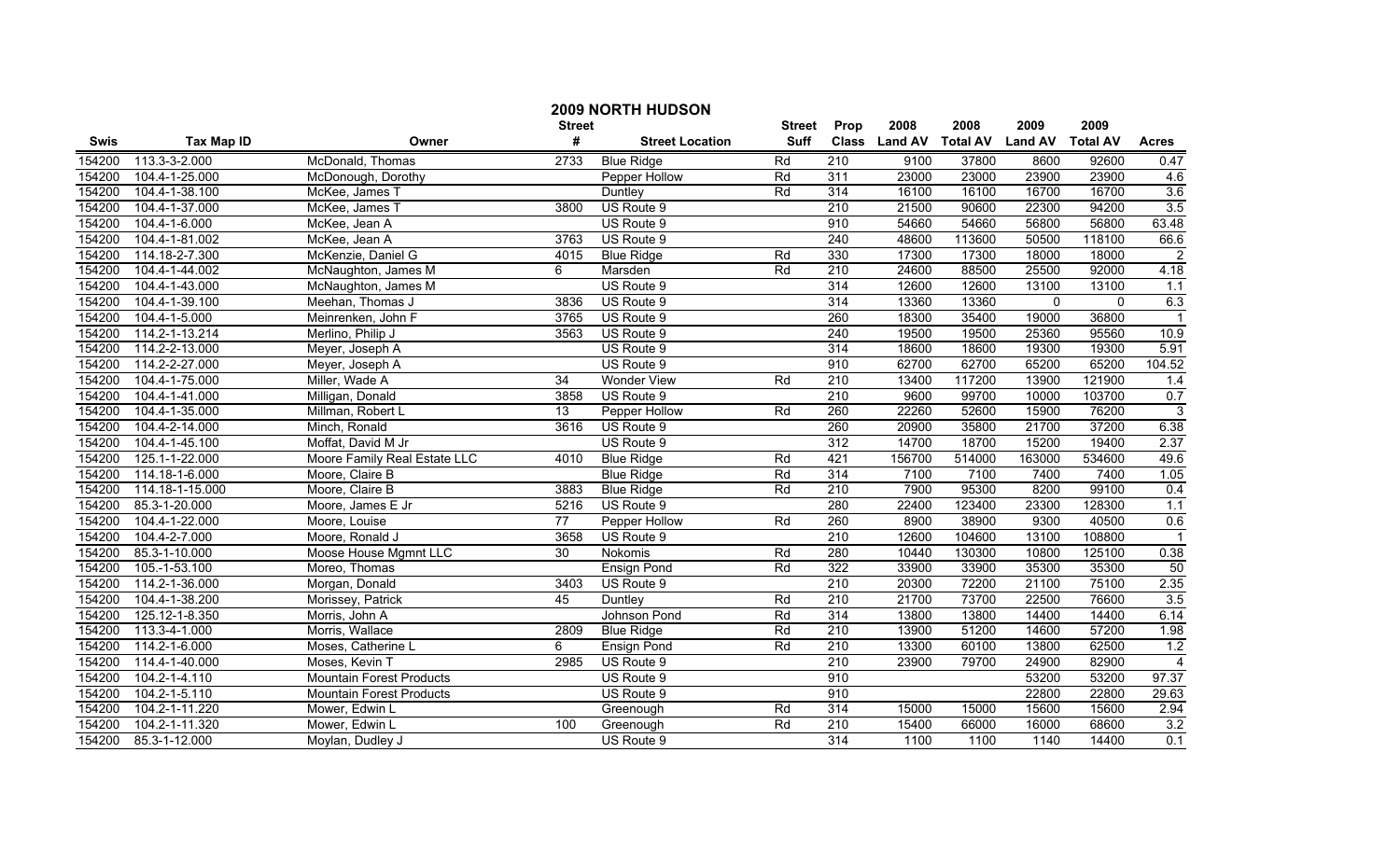|             |                        |                                | <b>Street</b> | 2009 NORTH HUDSON                | <b>Street</b> | Prop             | 2008           | 2008            | 2009           | 2009            |                |
|-------------|------------------------|--------------------------------|---------------|----------------------------------|---------------|------------------|----------------|-----------------|----------------|-----------------|----------------|
| <b>Swis</b> | <b>Tax Map ID</b>      | Owner                          | #             | <b>Street Location</b>           | <b>Suff</b>   | <b>Class</b>     | <b>Land AV</b> | <b>Total AV</b> | <b>Land AV</b> | <b>Total AV</b> | <b>Acres</b>   |
| 154200      | 85.3-1-14.000          | Moylan, Dudley J               | 36            | Nokomis                          | Rd            | 210              | 7700           | 106600          | 8000           | 110900          | 0.3            |
| 154200      | 125.1-1-30.200         | Mullis, JW                     | 2840          | US Route 9                       |               | 270              | 14700          | 75700           | 15300          | 78700           | 2.27           |
| 154200      | 114.2-1-54.000         | Myrtle, Hugh T                 | 3373          | US Route 9                       |               | $\overline{210}$ | 23800          | 159800          | 24800          | 166200          | 4.6            |
| 154200      | 642.-9999-132.350/1881 | <b>National Grid</b>           |               | <b>Total Electric Dist</b>       |               | 884              | 0              | 234434          | $\mathbf{0}$   | 270410          | $\overline{0}$ |
| 154200      | 125.3-1-2.000          | <b>National Grid</b>           |               | US Route 9                       |               | 882              | 5800           | 5800            | 5800           | 5800            | 7.1            |
| 154200      | 125.1-1-39.100         | National Grid                  |               | US Route 9                       |               | 882              | 9800           | 9800            | 9800           | 9800            | 7.35           |
| 154200      | 125.1-1-20.000         | National Grid                  |               | <b>Frontier Town</b>             | Rd            | 882              | 3400           | 3400            | 3400           | 3400            | 4.1            |
| 154200      | 125.1-1-42.000         | <b>National Grid</b>           |               | US Route 9                       |               | 882              | 2500           | 2500            | 2500           | 2500            | 3.1            |
| 154200      | 125.1-1-8.000          | <b>National Grid</b>           |               | <b>Blue Ridge</b>                | Rd            | 882              | 1900           | 1900            | 1900           | 1900            | 2.4            |
| 154200      | 125.12-1-8.400         | Natural Native LLC             | 556           | Johnson Pond                     | Rd            | $\overline{312}$ | 48700          | 49900           | 50600          | 73800           | 0.6            |
| 154200      | 113.4-2-5.000          | Nature Conservancy Inc         |               | <b>Blue Ridge</b>                | Rd            | 910              | 42500          | 42500           | 44200          | 44200           | 76             |
| 154200      | 114.3-2-8.003          | Nature Conservancy Inc         |               | <b>Blue Ridge</b>                | Rd            | 910              | 143900         | 143900          | 149700         | 149700          | 263            |
| 154200      | 113.20-1-27.000        | Nature Conservancy Inc         |               | <b>Blue Ridge</b>                | Rd            | 910              | 2800           | 2800            | 2900           | 2900            | 4.4            |
| 154200      | 114.3-2-10.005         | Nature Conservancy Inc         |               | <b>Blue Ridge</b>                | Rd            | 910              | 192500         | 192500          | 200200         | 200200          | 261.6          |
| 154200      | 124.-2-1.025           | Nature Conservancy Inc         |               | <b>Blue Ridge</b>                | Rd            | 910              | 1127100        | 1268800         | 1172200        | 1319600         | 2578.98        |
| 154200      | 125.1-1-4.000          | Nature Conservancy Inc         |               | <b>Blue Ridge</b>                | Rd            | 910              | 43900          | 43900           | 45700          | 45700           | 134.4          |
| 154200      | 113.4-2-11.000         | Nature Conservancy Inc         | 3217          | <b>Blue Ridge</b>                | Rd            | 910              | 84400          | 84400           | 87800          | 87800           | 154.2          |
| 154200      | 102.-2-1.038           | Nature Conservancy Inc         |               | <b>Blue Ridge</b>                | Rd            | 910              | 8505600        | 9136300         | 8845900        | 9501800         | 16864.3        |
| 154200      | $92.-3-9.000$          | Nature Conservancy Inc         |               | <b>Elk Lake</b>                  | Rd            | 910              | 15400          | 15400           | 16000          | 16000           | 28.2           |
| 154200      | 113.-2-1.004           | Nature Conservancy Inc         | 3010          | <b>Blue Ridge</b>                | Rd            | 910              | 890800         | 901100          | 926400         | 937100          | 1663           |
| 154200      | 112.4-2-20.000         | Nature Conservancy Inc         |               | <b>Blue Ridge</b>                | Rd            | 910              | 1600           | 1600            | 1700           | 1700            | 5.8            |
| 154200      | 112.4-2-22.000         | Nature Conservancy Inc         |               | <b>Blue Ridge</b>                | Rd            | 910              | 100            | 100             | 100            | 100             | 0.51           |
| 154200      | 113.20-1-18.000        | NL Industries Inc              |               | <b>Blue Ridge</b>                | Rd            | 882              | 4000           | 4000            | 4200           | 4200            | 4.8            |
| 154200      | 113.4-3-1.000          | NL Industries Inc              |               | <b>Blue Ridge</b>                | Rd            | 882              | 5300           | 5300            | 5500           | 5500            | 6.2            |
| 154200      | 112.4-2-11.001         | NL Industries Inc              |               | <b>Blue Ridge</b>                | Rd            | 882              | 7000           | 7000            | 7300           | 7300            | 3.77           |
| 154200      | 113.4-2-14.000         | $\overline{NL}$ Industries Inc |               | <b>Blue Ridge</b>                | Rd            | 882              | 1600           | 1600            | 1700           | 1700            | 1.9            |
| 154200      | 112.4-2-10.001         | NL Industries Inc              |               | <b>Blue Ridge</b>                | Rd            | 330              | 2900           | 2900            | 3000           | 3000            | 1.72           |
| 154200      | 112.4-2-26.000         | NL Industries Inc              |               | <b>Blue Ridge</b>                | Rd            | 882              | 20300          | 20300           | 21100          | 21100           | 6.1            |
| 154200      | 113.20-1-21.000        | NL Industries Inc              |               | <b>Blue Ridge</b>                | Rd            | 882              | 3800           | 3800            | 4000           | 4000            | 4.5            |
| 154200      | 113.20-1-24.000        | NL Industries Inc              |               | <b>Blue Ridge</b>                | Rd            | 882              | 1600           | 1600            | 1700           | 1700            | 1.9            |
| 154200      | 113.3-2-14.000         | NL Industries Inc              |               | <b>Blue Ridge</b>                | Rd            | 882              | 9900           | 9900            | 10300          | 10300           | 12.1           |
| 154200      | 113.20-1-29.000        | NI Industries Inc              |               | <b>Blue Ridge</b>                | Rd            | 882              | 900            | 900             | 900            | 900             | 1.4            |
| 154200      | 999.42-1-5.000         | NL Industries Inc.             |               | <b>Agreed Assessments Struct</b> |               | 720              | 143300         | 143300          | 143300         | 143300          | $\overline{0}$ |
| 154200      | 125.1-1-18.000         | NL Industries Inc              |               | <b>Frontier Town</b>             | Rd            | 882              | 3300           | 3300            | 3400           | 3400            | 3.8            |
| 154200      | 125.1-1-16.000         | NL Industries Inc              |               | <b>Frontier Town</b>             | Rd            | 882              | 1500           | 1500            | 1600           | 1600            | 0.1            |
| 154200      | 125.1-1-11.000         | NL Industries Inc              |               | <b>Blue Ridge</b>                | Rd            | 882              | 1500           | 1500            | 1600           | 1600            | 1.6            |
| 154200      | 125.1-1-5.000          | NL Industries Inc              |               | <b>Blue Ridge</b>                | Rd            | 882              | 8200           | 8200            | 8500           | 8500            | 9.6            |
| 154200      | 113.20-1-38.001        | NL Industries Inc              |               | Lazy                             | <b>St</b>     | 882              | 100            | 100             | 100            | 100             | 0.01           |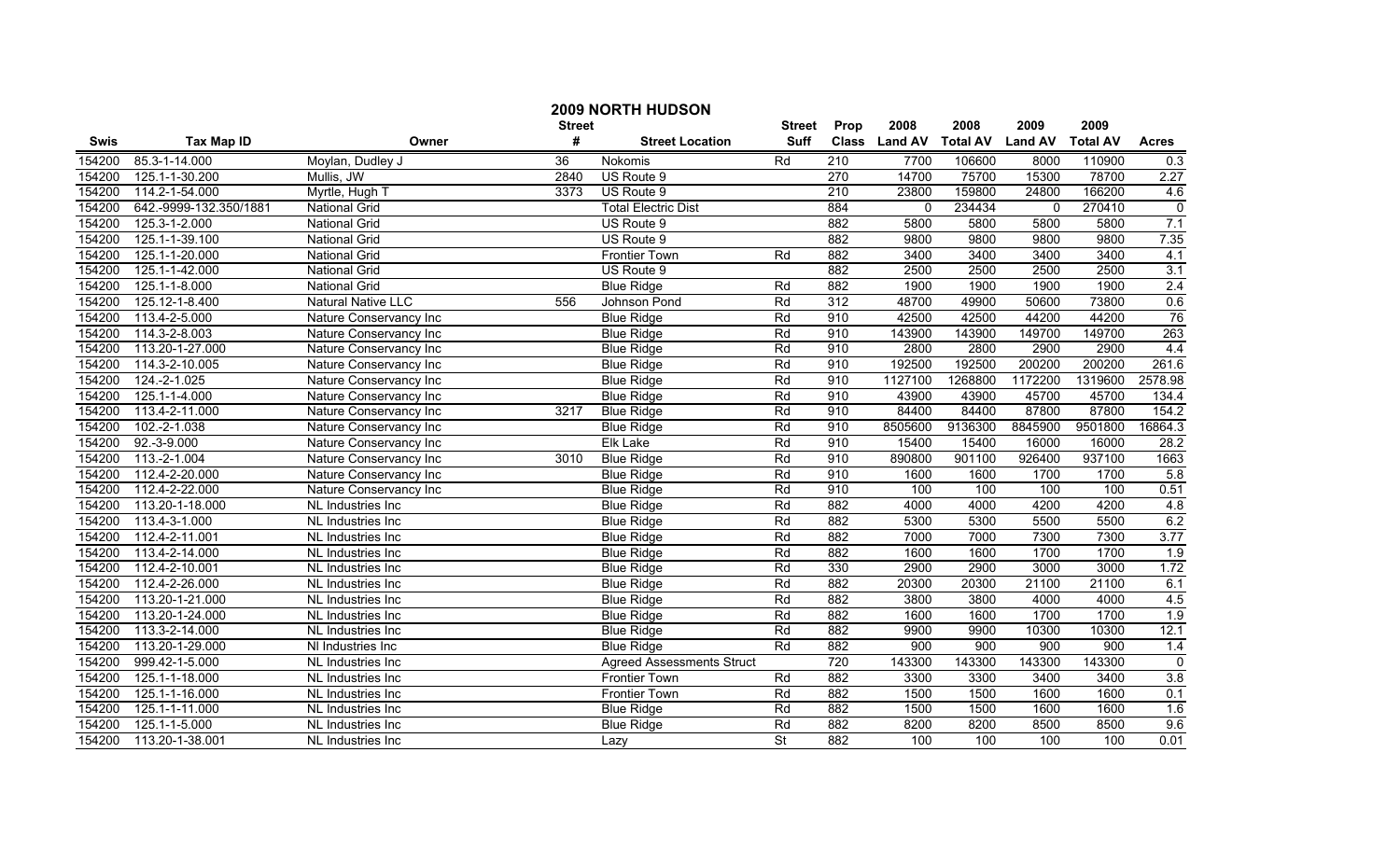|             |                   |                              | <b>Street</b>   | <b>2009 NORTH HUDSON</b> | <b>Street</b> | Prop             | 2008                   | 2008   | 2009           | 2009            |                         |
|-------------|-------------------|------------------------------|-----------------|--------------------------|---------------|------------------|------------------------|--------|----------------|-----------------|-------------------------|
| <b>Swis</b> | <b>Tax Map ID</b> | Owner                        | #               | <b>Street Location</b>   | <b>Suff</b>   |                  | Class Land AV Total AV |        | <b>Land AV</b> | <b>Total AV</b> | <b>Acres</b>            |
| 154200      | 113.20-1-37.040   | NL Industries Inc            |                 | <b>Blue Ridge</b>        | Rd            | 884              | 7800                   | 7800   | 8100           | 8100            | 1.75                    |
| 154200      | 114.3-3-1.000     | NL Industries Inc            |                 | <b>Blue Ridge</b>        | Rd            | 882              | 1500                   | 1500   | 1600           | 1600            | 0.9                     |
| 154200      | 113.20-1-26.000   | NL Industries Inc            |                 | <b>Blue Ridge</b>        | Rd            | 882              | 900                    | 900    | 900            | 900             | 1.2                     |
| 154200      | 114.2-1-53.000    | Nolette, Fred                |                 | US Route 9               |               | 314              | 5300                   | 5300   | 5500           | 5500            | 0.6                     |
| 154200      | 114.2-1-52.000    | Nolette, Marvin A            | 3371            | US Route 9               |               | 210              | 13400                  | 49000  | 14000          | 51000           | 1.4                     |
| 154200      | 125.1-1-24.000    | North Hudson Assoc LLC       | 4050            | <b>Blue Ridge</b>        | Rd            | 415              | 66500                  | 146100 | 69100          | 151900          | 27.8                    |
| 154200      | 125.1-1-25.000    | North Hudson Assoc LLC       |                 | US Route 9               |               | 311              | 4800                   | 4800   | 5000           | 5000            | 0.39                    |
| 154200      | 125.1-1-27.000    | North Hudson Assoc LLC       |                 | US Route 9               |               | 311              | 7900                   | 7900   | 8200           | 8200            | 1.49                    |
| 154200      | 125.1-1-19.000    | North Hudson Assoc LLC       |                 | <b>Frontier Town</b>     | Rd            | 330              | 1500                   | 1500   | 1600           | 1600            | 2.57                    |
| 154200      | 125.1-1-23.000    | North Hudson Assoc LLC       |                 | <b>Blue Ridge</b>        | Rd            | 311              | 5500                   | 5500   | 5700           | 5700            | 0.7                     |
| 154200      | 114.18-2-7.200    | North Hudson Assoc LLC       | 4007            | <b>Blue Ridge</b>        | Rd            | 432              | 15700                  | 188300 | 16300          | 195800          | 0.91                    |
| 154200      | 114.4-1-32.200    | North Hudson Vol Fire Co Inc | 3034            | US Route 9               |               | 662              | 15100                  | 269600 | 15700          | 280400          | 1.02                    |
| 154200      | 104.4-1-36.200    | Ochsner, Ronald H            | 3835            | US Route 9               |               | $\overline{210}$ | 14400                  | 92900  | 15000          | 96600           | $\overline{2.3}$        |
| 154200      | 104.4-1-74.000    | Ordway, Mary                 | 3750            | US Route 9               |               | 280              | 20700                  | 199000 | 21600          | 186000          | 1.6                     |
| 154200      | 123.-2-6.000      | Ordway, Mary                 | 1828            | <b>Blue Ridge</b>        | Rd            | 260              | 7040                   | 102500 | 7300           | 106600          | 0.4                     |
| 154200      | 113.4-2-1.124     | Ossenkop, Stephen            |                 | <b>Blue Ridge</b>        | Rd            | 311              | 14100                  | 14100  | 14700          | 14700           | 8.14                    |
| 154200      | 113.4-2-1.224     | Ossenkop, Stephen            |                 | <b>Blue Ridge</b>        | Rd            | 910              | 56200                  | 56200  | 58400          | 58400           | 90.95                   |
| 154200      | 113.4-2-16.000    | Ossenkop, Stephen            | 3205            | <b>Blue Ridge</b>        | Rd            | 240              | 45000                  | 202000 | 46800          | 210100          | 26.45                   |
| 154200      | 113.4-2-6.000     | Ossenkop, Stephen            |                 | <b>Blue Ridge</b>        | Rd            | 312              | 8200                   | 8200   | 9100           | 10400           | $\overline{1.9}$        |
| 154200      | 104.4-1-65.000    | OSullivan, Timothy J         |                 | <b>Wonder View</b>       | Rd            | 314              | 7300                   | 7300   | 7600           | 7600            | 1.1                     |
| 154200      | 104.4-1-66.000    | OSullivan, Timothy J         |                 | <b>Wonder View</b>       | Rd            | 314              | 7300                   | 7300   | 7600           | 7600            | 1.1                     |
| 154200      | 114.2-2-15.000    | Otto, Phillip M              |                 | US Route 9               |               | 314              | 16400                  | 16400  | 17100          | 17100           | $\overline{4}$          |
| 154200      | 114.2-2-14.000    | Otto, Phillip M              | 3272            | US Route 9               |               | 260              | 16400                  | 56500  | 17100          | 58800           | $\overline{\mathbf{4}}$ |
| 154200      | 85.3-1-5.000      | Owens, William B             | $\overline{22}$ | Underwood                | Rd            | 260              | 19900                  | 140800 | 20700          | 146400          | 1.1                     |
| 154200      | 114.18-1-4.000    | Palmer, Ralph H              | $\overline{7}$  | Bessey                   | Rd            | 260              | 9000                   | 40600  | 9300           | 42200           | 0.6                     |
| 154200      | 112.4-2-17.000    | Palmer, Roy K                | 2186            | <b>Blue Ridge</b>        | Rd            | 260              | 157700                 | 189800 | 164000         | 197400          | 69.21                   |
| 154200      | 114.2-1-45.000    | Pannitti, Edward W           | 3378            | US Route 9               |               | 260              | 8400                   | 28500  | 8700           | 29600           | 0.5                     |
| 154200      | 125.1-1-12.134/1  | Panther Mtn Water Park Inc   |                 | <b>Blue Ridge</b>        | Rd            | 822              | 6100                   | 6100   | 6300           | 6300            | 0.01                    |
| 154200      | 114.18-3-5.000    | Patrick, James A Sr          | 2942            | US Route 9               |               | 210              | 4900                   | 88000  | 5100           | 91500           | 0.17                    |
| 154200      | 104.4-1-8.110     | Paustian, Walter H           |                 | Pepper Hollow            | Rd            | 314              | 16800                  | 16800  | 17500          | 17500           | 4.11                    |
| 154200      | 104.4-1-8.120     | Paustian, Walter H           | 170             | Pepper Hollow            | Rd            | 210              | 18200                  | 105500 | 18900          | 109700          | 5.4                     |
| 154200      | 104.4-1-8.200     | Paustian, Walter H           |                 | Pepper Hollow            | Rd            | 314              | 10100                  | 10100  | 10500          | 10500           | 8                       |
| 154200      | 113.3-5-1.000     | Pecor, Richard L             | $\overline{18}$ | <b>Bogle</b>             | Rd            | 260              | 20900                  | 54400  | 21800          | 56600           | 12                      |
| 154200      | 114.2-1-14.113    | Peer, Howard                 |                 | <b>Ensign Pond</b>       | Rd            | 314              | 3400                   | 3400   | 3500           | 3500            | 2.5                     |
| 154200      | 114.2-1-7.000     | Peer, Howard                 | 9               | <b>Ensign Pond</b>       | Rd            | $\overline{210}$ | 11600                  | 59900  | 12100          | 62300           | 0.9                     |
| 154200      | 114.2-2-19.000    | Pekurney, William P          | 3209            | US Route 9               |               | 415              | 21000                  | 162800 | 21800          | 169300          | 8.95                    |
| 154200      | 112.4-2-4.000     | Phelps, Thomas L             | 2101            | <b>Blue Ridge</b>        | Rd            | 260              | 7900                   | 26500  | 8300           | 27600           | 0.4                     |
| 154200      | 104.4-1-70.000    | Pinkowski, John D            | 3724            | US Route 9               |               | 260              | 13600                  | 60000  | 14200          | 93700           | 1.6                     |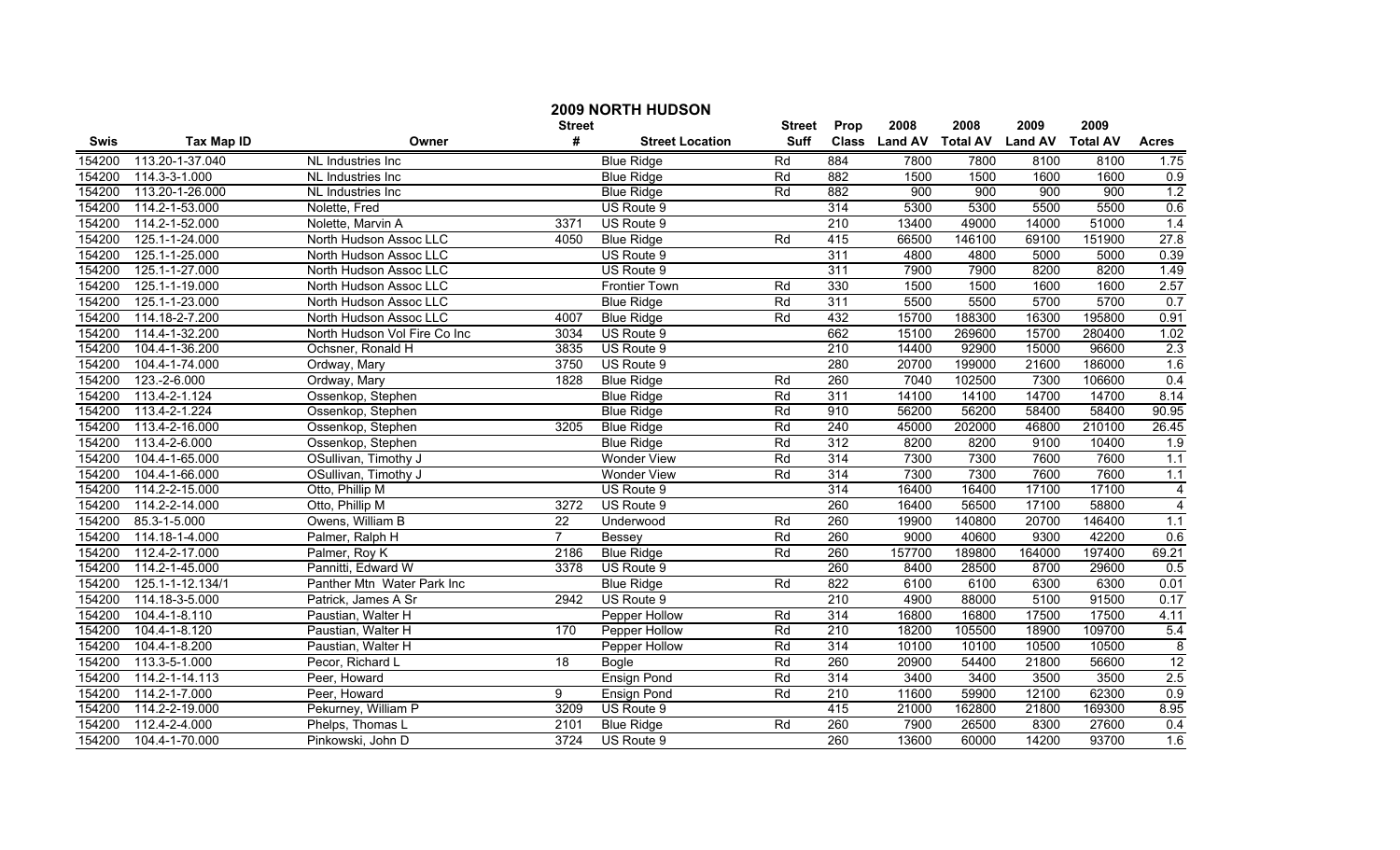|             |                      |                          | <b>Street</b>  | 2009 NORTH HUDSON      | <b>Street</b> | Prop             | 2008           | 2008            | 2009           | 2009            |                 |
|-------------|----------------------|--------------------------|----------------|------------------------|---------------|------------------|----------------|-----------------|----------------|-----------------|-----------------|
| <b>Swis</b> | <b>Tax Map ID</b>    | Owner                    | #              | <b>Street Location</b> | <b>Suff</b>   | <b>Class</b>     | <b>Land AV</b> | <b>Total AV</b> | <b>Land AV</b> | <b>Total AV</b> | <b>Acres</b>    |
| 154200      | 104.4-1-19.000       | Piterniak, William T     | 102            | Pepper Hollow          | Rd            | 210              | 10500          | 26800           | 11600          | 59500           | 0.8             |
| 154200      | 114.2-1-56.100       | Provoncha, Alvin         | 3389           | US Route 9             |               | $\overline{240}$ | 40600          | 107700          | 42200          | 112000          | 27.4            |
| 154200      | 114.2-1-57.002       | Provoncha, Joseph A      | 3393           | US Route 9             |               | $\overline{210}$ | 19300          | 69600           | 20100          | 66863           | 1.71            |
| 154200      | 104.2-1-11.210       | Pulcastro, Marjorie      |                | Greenough              | Rd            | 311              | 18600          | 18600           | 19300          | 19300           | 5.7             |
| 154200      | 104.2-1-11.310       | Pulcastro, Marjorie      | 64             | Greenough              | Rd            | 210              | 19800          | 72500           | 20600          | 75400           | 6.45            |
| 154200      | 104.4-1-40.001       | Pulling, Robert L        |                | US Route 9             |               | 260              | 9100           | 16200           | 9300           | 20700           | 2.4             |
| 154200      | 85.3-1-11.000        | Pyke, Marie T            |                | US Route 9             |               | 314              | 1100           | 1100            | 1100           | 1100            | 0.1             |
| 154200      | 113.20-1-3.000       | Quist, Robert            | 3410           | <b>Blue Ridge</b>      | Rd            | 311              | 13500          | 13500           | 14000          | 14000           | 1.05            |
| 154200      | 113.20-1-2.041       | Quist, Robert            |                | <b>Blue Ridge</b>      | Rd            | 311              | 7100           | 7100            | 7400           | 7400            | 1.16            |
| 154200      | 104.4-2-3.000        | Reed, Sally L            | 3643           | US Route 9             |               | $\overline{210}$ | 11200          | 66400           | 11700          | 69100           | 0.86            |
| 154200      | 125.-1-3.000         | Reese, Gary R            |                | Johnson Pond           | Rd            | 322              | 18900          | 18900           | 19700          | 19700           | 10              |
| 154200      | 113.20-1-22.000      | Rensselaer Woodsclub Inc |                | <b>Blue Ridge</b>      | Rd            | 314              | 2400           | 2400            | 2500           | 2500            | 3.8             |
| 154200      | 113.20-1-20.000      | Rensselaer Woodsclub Inc |                | <b>Blue Ridge</b>      | Rd            | 322              | 26600          | 26600           | 27700          | 27700           | 42.1            |
| 154200      | 113.20-1-17.000      | Rensselaer Woodsclub Inc | 3500           | <b>Blue Ridge</b>      | Rd            | 260              | 22800          | 62200           | 23700          | 64700           | $\overline{9}$  |
| 154200      | $125.12 - 1 - 8.310$ | Rezucha, Paul            | 597            | Johnson Pond           | Rd            | 260              | 35700          | 49800           | 37100          | 51800           | 23.6            |
| 154200      | 114.2-2-9.000        | Rice, Marie E            | $\overline{2}$ | Liberty                | Rd            | 240              | 31800          | 149200          | 36700          | 201400          | 18.6            |
| 154200      | 113.20-1-6.000       | Ring, Irene Kazachuk     | 3417           | <b>Blue Ridge</b>      | Rd            | 210              | 8400           | 63600           | 8600           | 66100           | 0.47            |
| 154200      | 113.20-1-8.200       | Ring, Irene Kazachuk     |                | <b>Blue Ridge</b>      | Rd            | 314              | 4500           | 4500            | 4700           | 4700            | 0.35            |
| 154200      | 125.12-1-1.000       | Ritacco, Dale J          | 532            | Johnson Pond           | Rd            | 260              | 30000          | 70500           | 31200          | 73300           | 0.6             |
| 154200      | 105.-1-17.000        | Roberts, James S         |                | Duntley                | Rd            | 314              | 8200           | 8200            | 8500           | 8500            | 1.5             |
| 154200      | 105.-1-16.000        | Roberts, James S         | 169            | Duntley                | Rd            | $\overline{210}$ | 13600          | 92400           | 14100          | 96100           | 1.3             |
| 154200      | 85.3-1-13.000        | Robertson, Judith Pyke   | 30             | Nokomis                | Rd            | $\overline{210}$ | 7700           | 156300          | 8100           | 162600          | 0.3             |
| 154200      | 114.4-1-35.002       | Russell, Carl R          | 2984           | US Route 9             |               | $\overline{210}$ | 11600          | 86900           | 12100          | 90400           | 0.92            |
| 154200      | 105.-1-47.000        | Russo, Andrew J          | 469            | Ensign Pond            | Rd            | $\overline{210}$ | 13100          | 51000           | 13600          | 53000           | 1.1             |
| 154200      | 114.2-1-14.200       | Saulo, George            | 3558           | US Route 9             |               | 314              | 10300          | 10300           | 10700          | 10700           | 3.51            |
| 154200      | 104.4-2-5.000        | Schroon Lake Ltd         | 3613           | US Route 9             |               | 910              | 43900          | 43900           | 45700          | 45700           | 57.65           |
| 154200      | 104.4-1-54.000       | Schultz, William R       |                | US Route 9             |               | 912              | 54000          | 54000           | 56200          | 56200           | 98.7            |
| 154200      | 104.4-1-51.120       | Schultz, William R       |                | Duntley                | Rd            | 912              | 2000           | 2000            | 2100           | 2100            | 3.08            |
| 154200      | 104.4-1-52.000       | Schultz, William R       | 102            | Duntley                | Rd            | 280              | 24700          | 41600           | 25500          | 50300           | 10.2            |
| 154200      | 104.4-1-53.000       | Schultz, William R       |                | US Route 9             |               | 912              | 36700          | 36700           | 38200          | 38200           | 71              |
| 154200      | 104.4-1-59.100       | Schultz, William R       |                | Duntley                | Rd            | 912              | 57100          | 57100           | 59400          | 59400           | 104.2           |
| 154200      | 104.4-1-58.000       | Schultz, William R       |                | US Route 9             |               | 912              | 18000          | 18000           | 18700          | 18700           | 32.8            |
| 154200      | 114.18-1-5.000       | Scuderi, Daniel          | 11             | <b>Bessey</b>          | Rd            | 260              | 5600           | 31100           | 5800           | 32300           | 0.2             |
| 154200      | 125.12-1-4.000       | Sears, Robert J          | 554            | Johnson Pond           | Rd            | 260              | 24100          | 55000           | 25100          | 57200           | 0.4             |
| 154200      | 105.-1-18.000        | Sharrow Harvey M         | 158            | Duntley                | Rd            | 260              | 17300          | 39700           | 18000          | 41300           | 4.6             |
| 154200      | 113.3-2-10.000       | Shaw Bradford D          |                | <b>Blue Ridge</b>      | Rd            | 312              | 23288          | 30000           | 24200          | 31200           | 15.3            |
| 154200      | 113.-2-8.000         | Shaw, Daniel B           |                | Elk Lake               | Rd            | $\overline{312}$ | 7000           | 7000            | 7300           | 7300            | $\mathbf 1$     |
| 154200      | 113.3-2-4.000        | Shaw, Franklin C         | 2618           | <b>Blue Ridge</b>      | Rd            | 322              | 48800          | 48800           | 50800          | 50800           | $\overline{34}$ |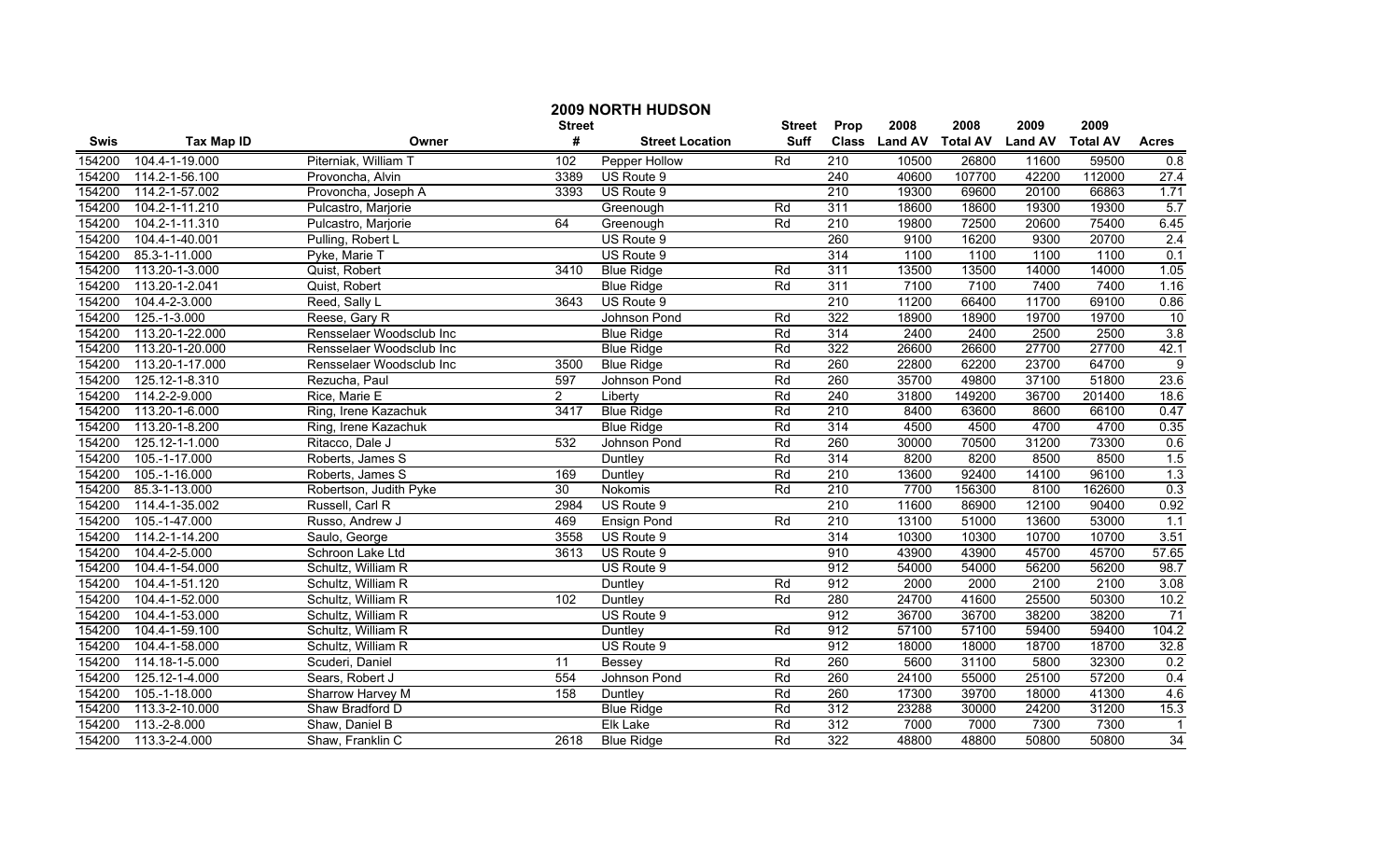|        |                 |                              | <b>Street</b> | <b>2009 NORTH HUDSON</b> | Street | Prop             | 2008           | 2008            | 2009           | 2009            |              |
|--------|-----------------|------------------------------|---------------|--------------------------|--------|------------------|----------------|-----------------|----------------|-----------------|--------------|
| Swis   | Tax Map ID      | Owner                        | #             | <b>Street Location</b>   | Suff   | <b>Class</b>     | <b>Land AV</b> | <b>Total AV</b> | <b>Land AV</b> | <b>Total AV</b> | <b>Acres</b> |
| 154200 | 113.3-2-12.000  | Shoemaker, Donald            | 2642          | <b>Blue Ridge</b>        | Rd     | 260              | 9100           | 22200           | 9500           | 23100           | 0.6          |
| 154200 | 125.12-1-14.000 | Sidusky, James A             |               | Johnson Pond             | Rd     | $\overline{314}$ | 33033          | 33033           | 34400          | 34400           | 0.54         |
| 154200 | 125.12-1-8.320  | Smalley, John N              | 533           | Johnson Pond             | Rd     | 312              | 13900          | 22600           | 14500          | 23500           | 6.17         |
| 154200 | 114.2-1-14.120  | Smith, Wayne R               | 3572          | US Route 9               |        | 210              | 16100          | 76700           | 16800          | 79800           | 3.5          |
| 154200 | 113.3-6-1.000   | Snyder, Daniel D             | 2925          | <b>Blue Ridge</b>        | Rd     | 240              | 69800          | 132000          | 72600          | 137300          | 55.1         |
| 154200 | 114.2-1-50.000  | Spadaro, Mary E              | 3376          | US Route 9               |        | 210              | 5600           | 54900           | 5800           | 57100           | 0.2          |
| 154200 | 114.4-1-30.000  | Spadaro, Rosemary            | 3042          | US Route 9               |        | 270              | 11600          | 24100           | 12100          | 25100           | 0.9          |
| 154200 | 114.4-1-16.000  | Spencer, David F             |               | US Route 9               |        | 322              | 28000          | 28000           | 29100          | 29100           | 17.25        |
| 154200 | 113.20-1-15.000 | Spiro, Allen                 | 3459          | <b>Blue Ridge</b>        | Rd     | $\overline{210}$ | 13200          | 57900           | 13700          | 60200           | 0.85         |
| 154200 | 124.-2-4.000    | State Of New York            |               | <b>Blue Ridge</b>        | Rd     | 932              | 307900         | 307900          | 320200         | 320200          | 500.7        |
| 154200 | 104.2-1-1.000   | State Of New York            |               | US Route 9               |        | 692              | 49300          | 49300           | 51300          | 51300           | 85.84        |
| 154200 | 123.-2-11.000   | State Of New York            |               | <b>Blue Ridge</b>        | Rd     | 931              | 396200         | 396200          | 412000         | 412000          | 723          |
| 154200 | 124.-2-2.000    | State Of New York            |               | <b>Blue Ridge</b>        | Rd     | 932              | 48700          | 48700           | 50600          | 50600           | 88.8         |
| 154200 | 123.-2-12.000   | State Of New York            |               | <b>Blue Ridge</b>        | Rd     | 931              | 575300         | 575300          | 598300         | 598300          | 1113.9       |
| 154200 | 104.4-1-88.000  | Suerig, Karl C               | 3637          | US Route 9               |        | 260              | 26700          | 62100           | 27800          | 64600           | 7.6          |
| 154200 | 125.1-1-21.000  | Sunrise Land Dev Westchester | 80            | <b>Frontier Town</b>     | Rd     | 532              | 408200         | 1717300         | 408200         | 1717300         | 84.63        |
| 154200 | 112.4-2-16.000  | Swift, John                  | 2242          | <b>Blue Ridge</b>        | Rd     | 312              | 45200          | 48000           | 47000          | 49900           | 31.41        |
| 154200 | 112.4-2-25.000  | Swift, John J                |               | <b>Blue Ridge</b>        | Rd     | 314              | 8400           | 8400            | 8700           | 8700            | 8.59         |
| 154200 | 113.3-2-7.000   | Tart, David K                | 2633          | <b>Blue Ridge</b>        | Rd     | 260              | 7800           | 44400           | 8100           | 46200           | 0.38         |
| 154200 | 104.4-1-82.200  | Tartaro, Leslie              |               | Alsatia                  | Dr     | 270              |                |                 | 21300          | 32200           | 7.4          |
| 154200 | 114.2-1-30.000  | Tefoe, William               | 3286          | US Route 9               |        | 240              | 44400          | 110600          | 55400          | 164000          | 58.8         |
| 154200 | 104.4-1-24.000  | Thayer, Lawrence J III       | 85            | Pepper Hollow            | Rd     | 270              | 18700          | 29600           | 19500          | 30800           | 1.2          |
| 154200 | 123.-2-5.000    | Thirteen Point Club          | 1826          | <b>Blue Ridge</b>        | Rd     | 260              | 5000           | 41700           | 5200           | 43400           | 0.5          |
| 154200 | 114.18-2-5.000  | Thompson Chandler H          | 2931          | US Route 9               |        | 270              | 8740           | 40900           | 9100           | 42500           | 0.5          |
| 154200 | 114.2-2-11.000  | Thompson, Emmett L           | 3286          | US Route 9               |        | 271              | 14100          | 34100           | 20400          | 50100           | 6.32         |
| 154200 | 113.3-2-13.000  | Tobin, Ernest J              | 2654          | <b>Blue Ridge</b>        | Rd     | 260              | 8000           | 32300           | 8300           | 33600           | 0.4          |
| 154200 | 114.4-1-17.000  | Town Of North Hudson         |               | Dump                     | Rd     | 852              | 82600          | 82600           | 85900          | 85900           | 54.9         |
| 154200 | 114.4-1-21.000  | Town Of North Hudson         |               | Dump                     | Rd     | 852              | 13700          | 13700           | 14200          | 14200           | 2.6          |
| 154200 | 114.4-1-23.000  | Town Of North Hudson         |               | Dump                     | Rd     | 311              | 11500          | 11500           | 12000          | 12000           | 0.71         |
| 154200 | 114.4-1-22.000  | Town Of North Hudson         | 37            | Dump                     | Rd     | 852              | 17300          | 18300           | 18000          | 19000           | 0.9          |
| 154200 | 114.18-3-6.000  | Town Of North Hudson         | 2944          | US Route 9               |        | 651              | 3300           | 35600           | 3400           | 37000           | 0.09         |
| 154200 | 114.4-1-32.100  | Town Of North Hudson         | 3024          | US Route 9               |        | 652              | 17500          | 197800          | 18200          | 205700          | 2.58         |
| 154200 | 114.4-1-33.000  | Town Of North Hudson         |               | US Route 9               |        | 314              | 3400           | 3400            | 3500           | 3500            | 0.21         |
| 154200 | 125.1-1-39.200  | Town Of North Hudson         |               | US Route 9               |        | $\overline{963}$ | 321000         | 321000          | 333800         | 333800          | 204.5        |
| 154200 | 114.18-3-9.000  | Town Of North Hudson         | 2946          | US Route 9               |        | 438              | 8700           | 8700            | 9000           | 9000            | 0.3          |
| 154200 | 114.18-3-8.000  | Town Of North Hudson         |               | US Route 9               |        | 651              | 3200           | 90600           | 3300           | 94200           | 0.1          |
| 154200 | 114.18-3-7.000  | Town Of North Hudson         |               | US Route 9               |        | 652              | 6700           | 63200           | 6900           | 65700           | 0.2          |
| 154200 | 114.4-1-43.000  | Town Of North Hudson         | 34            | Park                     | Rd     | 560              | 48700          | 119600          | 50700          | 124400          | 8            |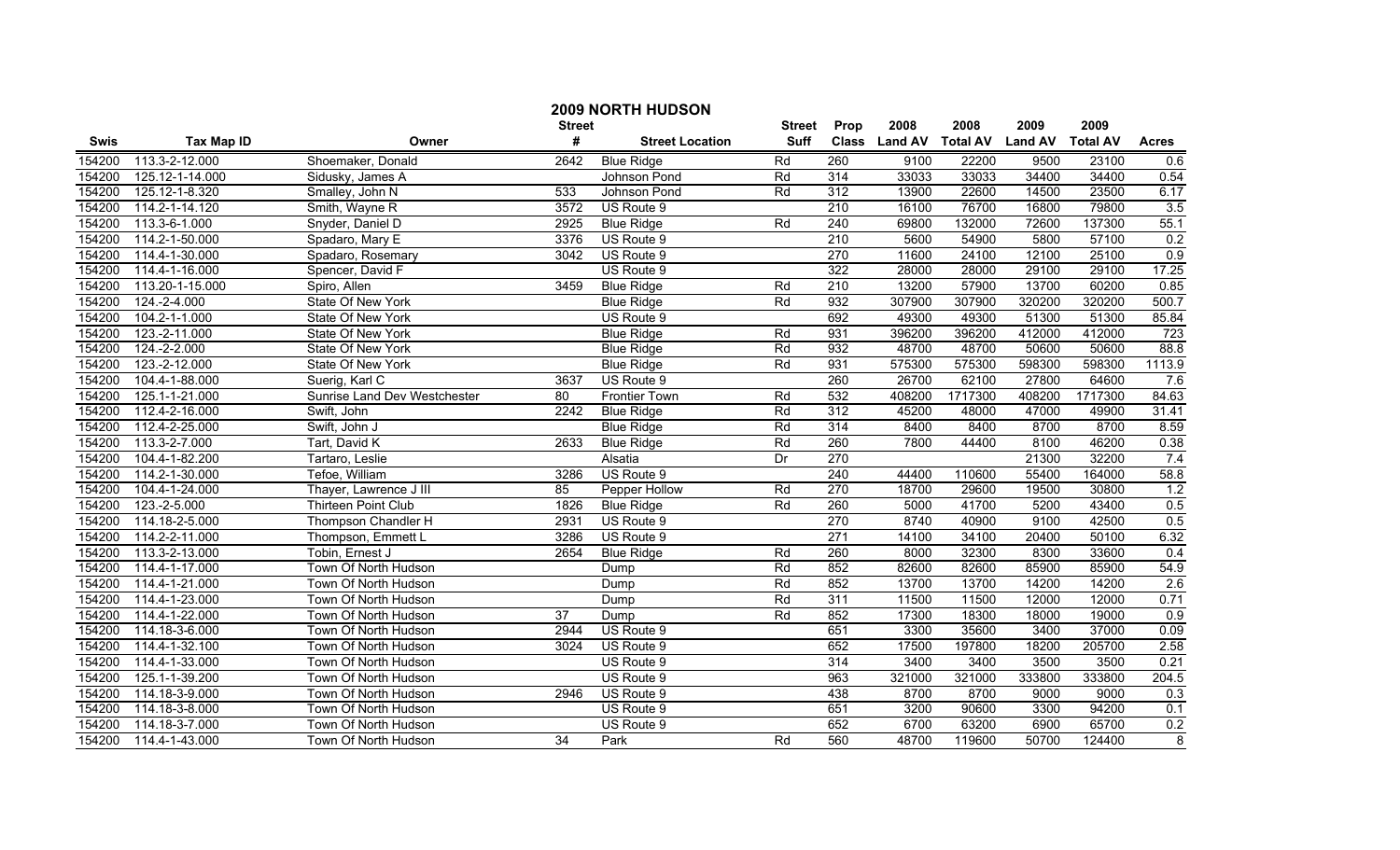|        |                        |                           | <b>Street</b>  | <b>2009 NORTH HUDSON</b> | <b>Street</b> | Prop             | 2008           | 2008            | 2009           | 2009            |                |
|--------|------------------------|---------------------------|----------------|--------------------------|---------------|------------------|----------------|-----------------|----------------|-----------------|----------------|
| Swis   | <b>Tax Map ID</b>      | Owner                     | #              | <b>Street Location</b>   | <b>Suff</b>   | <b>Class</b>     | <b>Land AV</b> | <b>Total AV</b> | <b>Land AV</b> | <b>Total AV</b> | <b>Acres</b>   |
| 154200 | 125.1-1-39.300         | Town Of North Hudson      |                | US Route 9               |               | 963              | 63100          | 63100           | 65600          | 65600           | 32.96          |
| 154200 | 125.12-1-12.000        | Trainor, Frederick        |                | Johnson Pond             | Rd            | 314              | 800            | 800             | 800            | 800             | 0.1            |
| 154200 | 125.-1-10.000          | Trainor, Joseph           |                | Johnson Pond             | Rd            | 910              | 91400          | 91400           | 95100          | 95100           | 169.2          |
| 154200 | 125.-1-11.000          | Trainor, Joseph           |                | Johnson Pond             | Rd            | 910              | 166100         | 166100          | 172700         | 172700          | 174            |
| 154200 | 125.-1-12.000          | Trainor, Joseph           |                | Johnson Pond             | Rd            | 910              | 54200          | 54200           | 56400          | 56400           | 87.4           |
| 154200 | 125.12-1-13.000        | Trainor, Joseph           |                | Johnson Pond             | Rd            | 322              | 67300          | 67300           | 70000          | 70000           | 69.9           |
| 154200 | 125.12-1-6.000         | Trainor, Joseph           |                | Johnson Pond             | Rd            | 314              | 7600           | 7600            | 7900           | 7900            | 1.2            |
| 154200 | 125.12-1-7.000         | Trainor, Joseph           |                | Johnson Pond             | Rd            | 314              | 1700           | 1700            | 1800           | 1800            | 0.1            |
| 154200 | 94.2-1-4.000           | Underwood Club Inc        |                | US Route 9               |               | 322              | 9900           | 9900            | 10300          | 10300           | 17.1           |
| 154200 | 84.-3-8.000            | Underwood Club Inc        |                | US Route 9               |               | 910              | 33370          | 33370           | 34700          | 34700           | 55.4           |
| 154200 | 84.-3-9.000            | Underwood Club Inc        |                | US Route 9               |               | 910              | 148220         | 148220          | 154100         | 154100          | 160            |
| 154200 | 84.-3-10.000           | Underwood Club Inc        |                | US Route 9               |               | 910              | 169280         | 169280          | 176100         | 176100          | 89.6           |
| 154200 | 85.3-1-1.000           | Underwood Club Inc        |                | US Route 9               |               | 322              | 41580          | 41580           | 43200          | 43200           | 51.9           |
| 154200 | 85.3-1-6.000           | Underwood Club Inc        | $\overline{7}$ | Underwood                | Rd            | 260              | 19720          | 136400          | 20600          | 141900          | 0.5            |
| 154200 | 85.3-1-7.000           | Underwood Club Inc        |                | US Route 9               |               | 314              | 8120           | 8120            | 8400           | 8400            | 1.8            |
| 154200 | 85.3-1-38.000          | Underwood Club Inc        |                | US Route 9               |               | 910              | 94400          | 94400           | 98200          | 98200           | 172.5          |
| 154200 | 85.3-1-32.000          | Underwood Club Inc        |                | Tracy                    | Rd            | 910              | 31400          | 31400           | 32700          | 32700           | 57.1           |
| 154200 | 85.3-1-31.000          | <b>Underwood Club Inc</b> |                | Tracy                    | Rd            | 910              | 32700          | 32700           | 34000          | 34000           | 59.4           |
| 154200 | 85.3-1-24.000          | Underwood Club Inc        | 18             | Nokomis                  | Rd            | 240              | 257500         | 485600          | 267800         | 505000          | 145            |
| 154200 | 85.3-1-29.000          | Underwood Club Inc        |                | Tracy                    | Rd            | 910              | 81950          | 81950           | 85200          | 85200           | 149            |
| 154200 | 85.3-1-30.000          | Underwood Club Inc        |                | US Route 9               |               | 910              | 31700          | 31700           | 33000          | 33000           | 57.6           |
| 154200 | 85.3-1-28.000          | Underwood Club Inc        |                | US Route 9               |               | 910              | 88000          | 88000           | 91500          | 91500           | 160            |
| 154200 | 85.3-1-26.000          | Underwood Club Inc        |                | US Route 9               |               | 910              | 30100          | 30100           | 31300          | 31300           | 54.8           |
| 154200 | 85.3-1-27.000          | Underwood Club Inc        |                | US Route 9               |               | 910              | 30600          | 30600           | 31800          | 31800           | 55.6           |
| 154200 | 85.3-1-25.000          | Underwood Club Inc        |                | US Route 9               |               | 910              | 88000          | 88000           | 91500          | 91500           | 160            |
| 154200 | 642.-9999-631.900/1881 | Verizon New York Inc      |                | Outside Plant            |               | 836              | 0              | 164212          | $\mathbf{0}$   | 148578          | $\mathbf 0$    |
| 154200 | 113.20-1-11.000        | Vinskus, Vincent J        | 3435           | <b>Blue Ridge</b>        | Rd            | $\overline{210}$ | 15800          | 107400          | 16400          | 111700          | 3.18           |
| 154200 | 113.20-1-1.242         | Wachmann, Eric J          | 3392           | <b>Blue Ridge</b>        | Rd            | 260              | 13400          | 35900           | 13900          | 37300           | 1.38           |
| 154200 | 104.4-2-1.000          | Wachowski, Daniel P       | 3653           | US Route 9               |               | 271              | 18000          | 30200           | 18700          | 31400           | 5.01           |
| 154200 | 104.4-1-9.000          | Wachowski, Daniel P       | 151            | Pepper Hollow            | Rd            | 210              | 22000          | 115700          | 22900          | 120300          | $\overline{4}$ |
| 154200 | 114.4-1-20.100         | Ward, Brian P             | 61             | Johnson Pond             | Rd            | 240              | 54000          | 103100          | 56100          | 107200          | 44.76          |
| 154200 | 114.2-2-3.000          | Warner, Rebecca L         | 3362           | US Route 9               |               | 210              | 14400          | 98800           | 15000          | 102800          | 2.17           |
| 154200 | 112.-2-3.000           | Waryha, Charles V III     | 1889           | <b>Blue Ridge</b>        | Rd            | 240              | 66100          | 150300          | 68700          | 156300          | 98.6           |
| 154200 | 104.4-1-21.000         | Washburn, Derwood         | 84             | Pepper Hollow            | Rd            | $\overline{210}$ | 8300           | 72600           | 8600           | 75500           | 0.48           |
| 154200 | 104.4-1-23.000         | Waters, Jeffrey G         | 83             | Pepper Hollow            | Rd            | 260              | 7300           | 32800           | 7600           | 34100           | 0.3            |
| 154200 | 114.2-2-4.200          | Weeks, Michael W          | 72             | <b>Hyatt Heights</b>     | Way           | 322              | 28860          | 28860           | 30000          | 30000           | 11.64          |
| 154200 | 104.4-1-72.000         | Wharton, James D          |                | <b>Wonder View</b>       | Rd            | 314              | 8000           | 8000            | 8300           | 8300            | 1.8            |
| 154200 | 104.4-1-71.000         | Wharton, James D          |                | <b>Wonder View</b>       | Rd            | 314              | 8000           | 8000            | 8300           | 8300            | 1.7            |